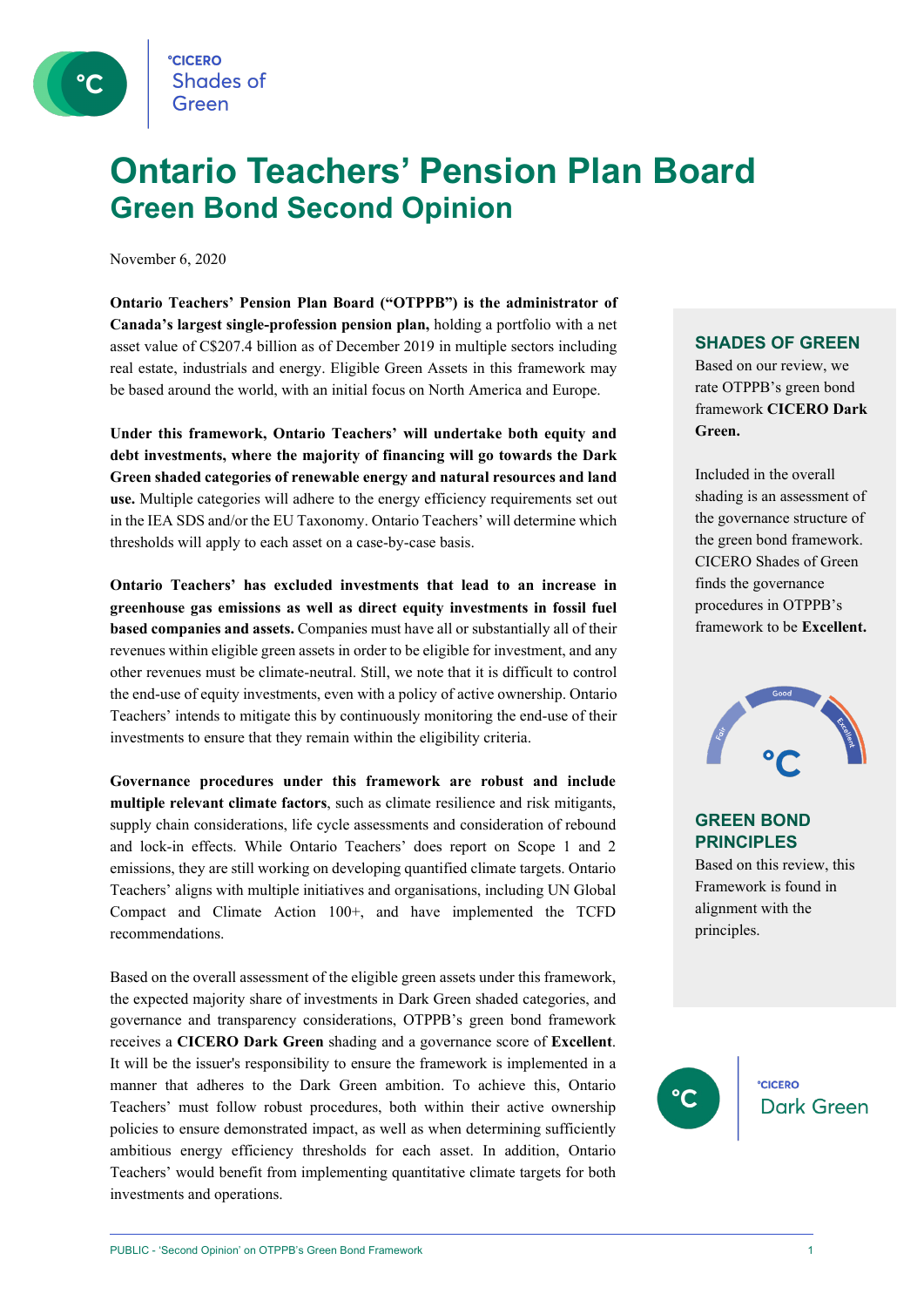

# **Contents**

| 1              |                                                                                                         |    |
|----------------|---------------------------------------------------------------------------------------------------------|----|
|                |                                                                                                         |    |
| $\overline{2}$ | Brief description of Ontario Teachers' Pension Plan Board's green bond framework and related policies 4 |    |
|                |                                                                                                         |    |
|                |                                                                                                         |    |
|                |                                                                                                         |    |
|                |                                                                                                         |    |
|                |                                                                                                         |    |
| 3              | Assessment of Ontario Teachers' Pension Plan Board's green bond framework and policies 68               |    |
|                |                                                                                                         |    |
|                |                                                                                                         |    |
|                |                                                                                                         |    |
|                |                                                                                                         |    |
|                |                                                                                                         |    |
|                |                                                                                                         |    |
|                |                                                                                                         |    |
|                | <b>Appendix 1:</b> Referenced Documents List <b>Example 2018</b>                                        | 21 |
|                | <b>Appendix 2: About CICERO Shades of Green</b>                                                         | 22 |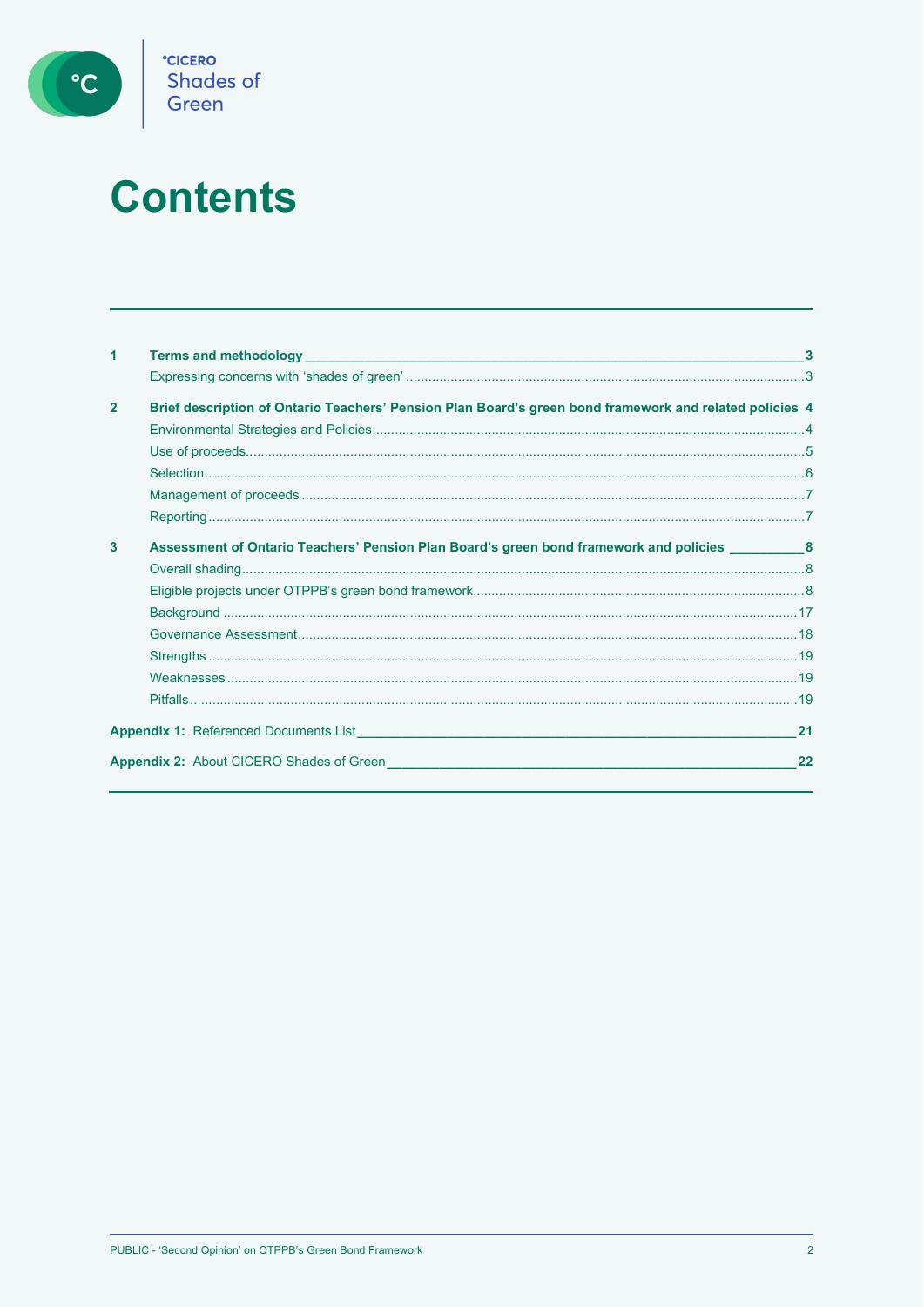

**CICERC Shades of** 

## **1 Terms and methodology**

This note provides CICERO Shades of Green's (CICERO Green) second opinion of the client's framework dated November 2020**.** This second opinion remains relevant to all green bonds and/or loans issued under this framework for the duration of three years from publication of this second opinion, as long as the framework remains unchanged. Any amendments or updates to the framework require a revised second opinion. CICERO Green encourages the client to make this second opinion publicly available. If any part of the second opinion is quoted, the full report must be made available.

The second opinion is based on a review of the framework and documentation of the client's policies and processes, as well as information gathered during meetings, teleconferences and email correspondence.

#### **Expressing concerns with 'shades of green'**

CICERO Green second opinions are graded dark green, medium green or light green, reflecting a broad, qualitative review of the climate and environmental risks and ambitions. The shading methodology aims to provide transparency to investors that seek to understand and act upon potential exposure to climate risks and impacts. Investments in all shades of green projects are necessary in order to successfully implement the ambition of the Paris agreement. The shades are intended to communicate the following:



Sound governance and transparency processes facilitate delivery of the client's climate and environmental ambitions laid out in the framework. Hence, key governance aspects that can influence the implementation of the green bond are carefully considered and reflected in the overall shading. CICERO Green considers four factors in its review of the client's governance processes: 1) the policies and goals of relevance to the green bond framework; 2) the selection process used to identify and approve eligible projects under the framework, 3) the management of proceeds and 4) the reporting on the projects to investors. Based on these factors, we assign an overall governance grade: Fair, Good or Excellent. Please note this is not a substitute for a full evaluation of the governance of the issuing institution, and does not cover, e.g., corruption.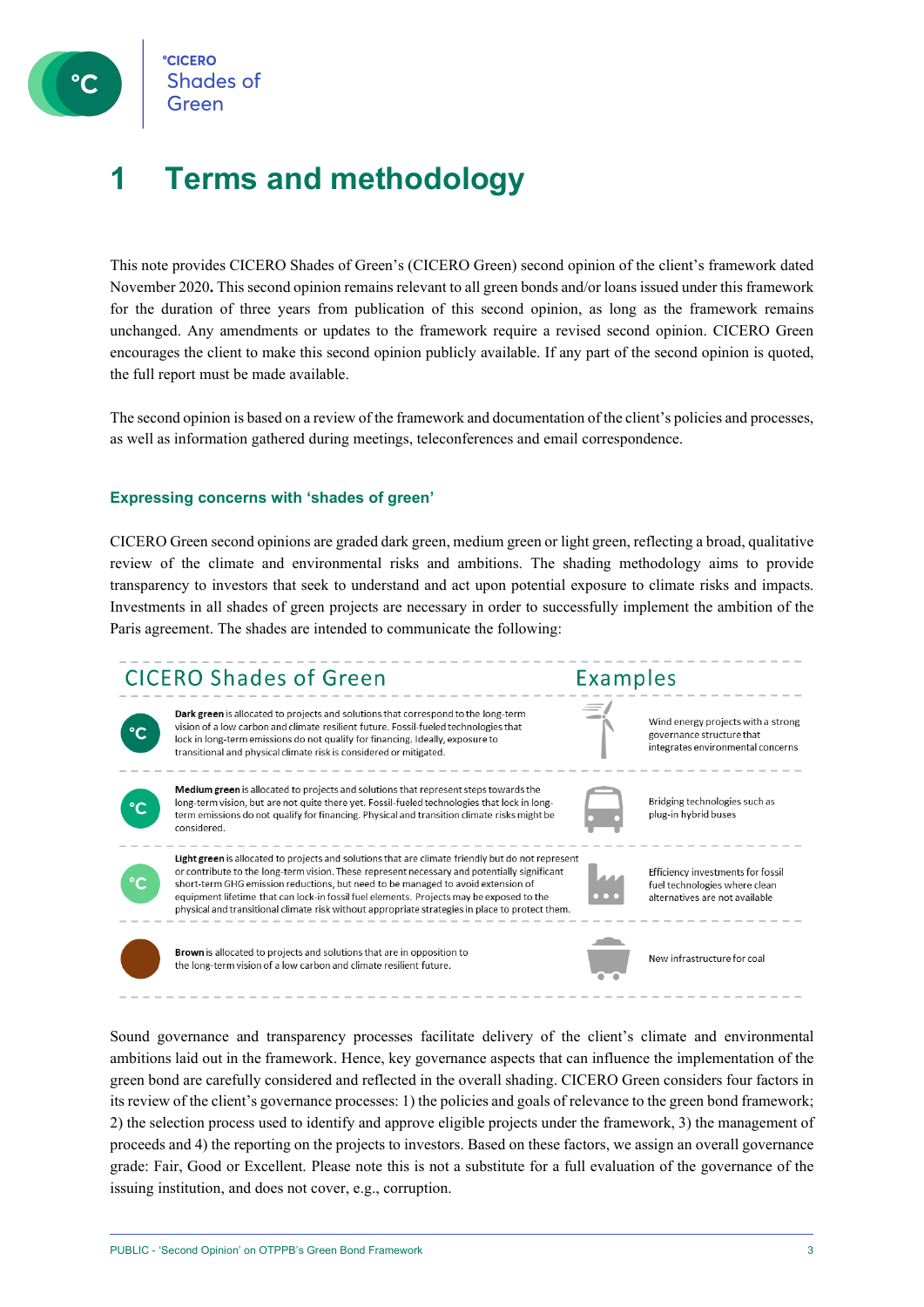

**CICERO Shades of** Green

## **2 Brief description of Ontario Teachers' Pension Plan Board's green bond framework and related policies**

OTPPB**[1](#page-3-0)** is the administrator of Canada's largest single-profession pension plan, undertaking active investments on behalf of 329,000 active and retired Ontario teachers. Ontario Teachers' Finance Trust ("OTFT") will be the entity issuing the green bonds, which are fully and unconditionally guaranteed by OTPPB.

As of the end of 2019, Ontario Teachers' net assets amounted to C\$207.4 billion. Equity investments (including public & private equities, and real assets) are mostly within real estate, industrials, consumer and financial sectors, and energy and utilities. A portion of the energy sector investments are in the fossil fuel industry. Ontario Teachers' is a global pension fund, with investments around the world. Investments financed under this framework may be based around the world but are initially expected to be primarily directed at North America and Europe.

#### **Environmental Strategies and Policies**

Ontario Teachers' has an overarching goal to successfully manage the pension plan through the transition to a lowcarbon future, and ensure the sustainability of the pension plan for current and future generations of their members. Ontario Teachers' has a four-pronged approach toward its investments to promote long-term sustainability: Integrate, Engage, Influence and Evolve. These principles are designed to allow Ontario Teachers' to integrate ESG risk, engage with companies they invest in, use their influence as a global investor to promote a sustainable business environment, and evolve to build their institutional knowledge and keep ahead of the curve. In addition, the investments under the green bond framework will be chosen with the three Ontario Teachers' Green Investments Principles in mind: (1) Enable net-zero transition, (2) Reduce greenhouse gas emissions, and (3) Build a sustainable economy. Ontario Teachers' has also identified 7 of the UN Sustainable Development Goals that the Green Bond Framework strives to contribute towards.

Ontario Teachers' aims to drive improvements in ESG standards and processes by conducting extensive ESG due diligence of the companies, industries and markets they invest in. They work with their portfolio company boards and management teams to monitor ESG performance and share good ESG practices. Since 2018, Ontario Teachers' has developed ESG Maturity Frameworks for different industries as a tool to assess companies based on ESG expectations. Both physical and transition climate risks are considered for all direct investments. If assessed as relevant, deeper assessment is conducted through climate scenario analysis and stress tests, sometimes with the help of external consultants. Ontario Teachers' leverages a strategic partnership with climate experts to help them integrate climate science research into their investment decisions and conduct in-depth risk analyses focused on private equities, real estate and infrastructure assets. Depending on materiality of risk and existing mitigants, as well as the level of influence that Ontario Teachers' has, they will develop mitigation plans to improve resilience against identified risks. Their Low-Carbon Economy Transition framework also provides a reference point for investment teams to understand risks and opportunities related to the low-carbon transition.

<span id="page-3-0"></span><sup>&</sup>lt;sup>1</sup> The use of the terms "Ontario Teachers"", "they" and "their" include OTPPB together with its subsidiaries, including Ontario Teachers' Finance Trust ("OTFT"), unless the context otherwise requires.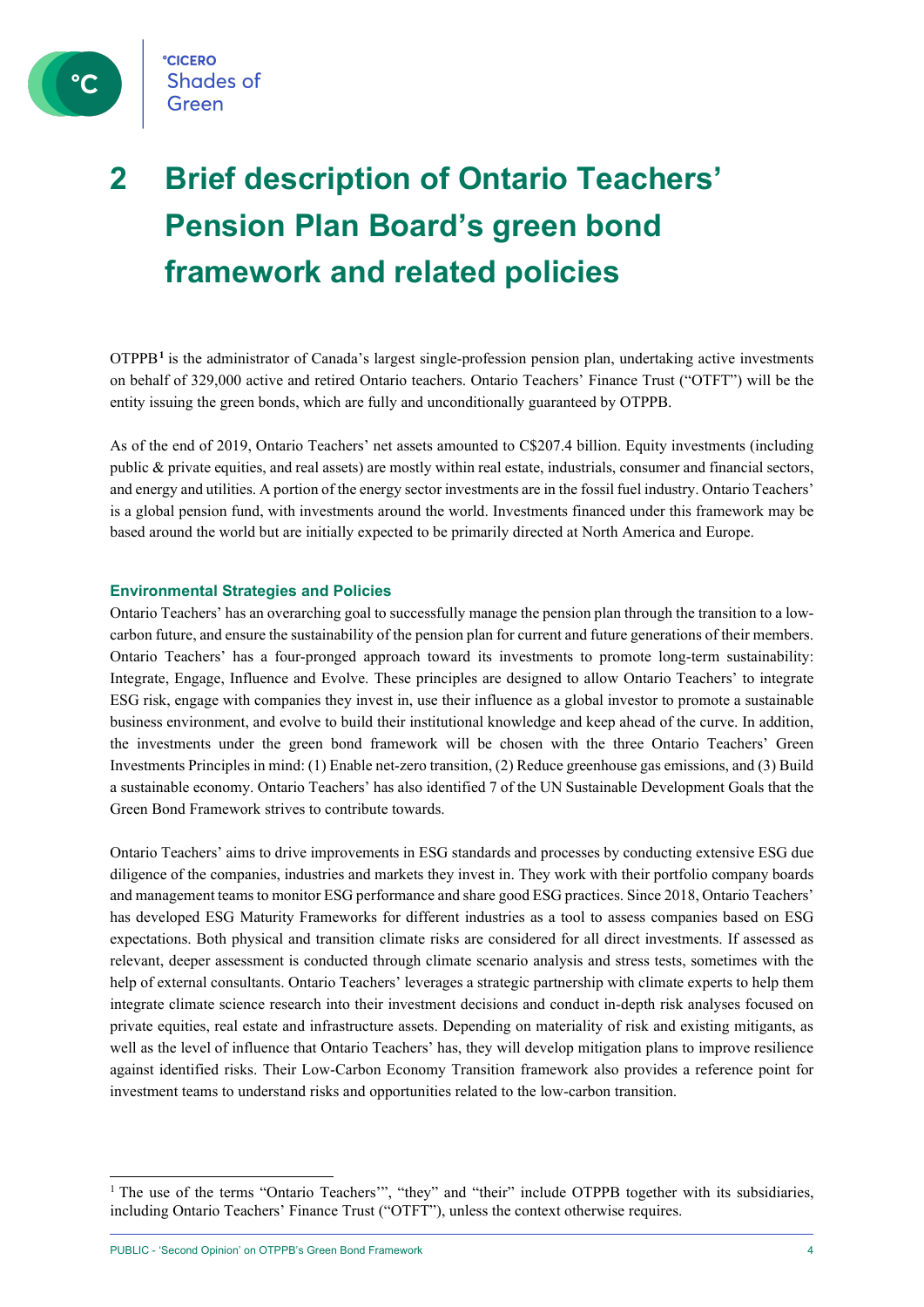**CICERO CICERO**<br>Shades of

Ontario Teachers' has an exclusion policy that outlines exclusion criteria for their investments. They do not exclude fossil fuel investments, but instead intend to use their influence and engagement with their portfolio companies to bring about positive change. Ontario Teachers' will refrain from investing where investments present heightened ESG risks. Ontario Teachers' current exclusions include tobacco, landmines, cluster munitions, biological and chemical weapons manufacturers. Ontario Teachers' has an elevated review process for managing controversies arising within assets.

Ontario Teachers' further uses their influence with industry through multiple initiatives and organizations to assess their own individual assets and to promote further disclosure initiatives. This includes the Sustainability Accounting Standards Board (SASB), of which they are a founding member and past chair, the Investor Advisory Group, as well as consideration of the UN Global Compact principles, and the adoption and promotion of the TCFD recommendations. Ontario Teachers' has implemented the TCFD recommendations for its own reporting and risk management, and has also encouraged the companies it invests in to do the same by prioritising engagements with companies that are emissions-intensive and have not adopted the TCFD recommendations. The Head of Responsible Investing sits on the board of GRESB BV, and Ontario Teachers' is a founding member of GRESB's infrastructure assessment and encourages real estate and infrastructure assets to report regularly on their sustainability practices, metrics and goals. Additionally, Ontario Teachers' is a member of Climate Action 100+.

Ontario Teachers' has not yet developed quantitative climate targets, however they conduct extensive and transparent reporting on the Scope 1 and 2 emissions of their investments, broken down by sector, as part of their Climate Change Report. [2](#page-4-0) A description of calculation methodology detailing how equity share and market exposure are accounted for is also included in the report. Ontario Teachers' also calculates Scope 1 and 2 emissions from its own operations, but these are not publicly reported as these emissions are considered immaterial compared with emissions from investments. Scope 3 emissions are omitted due to the lack of consistency in obtaining information for calculations, although Scope 3 emissions are considered when assessing environmental factors in due diligence and ongoing asset management. Carbon emissions associated with the 2019 portfolio were 15% lower than in 2018, reducing from 93 tCO<sub>2</sub>e/C\$ millions to 79 tCO<sub>2</sub>e/C\$ millions, largely due to the sale of a high carbon-intensity private asset. Reporting was limited to the public equity portfolio in 2017, but in 2018, it was expanded to include the carbon footprint of their private holdings. Reporting therefore now represents 60% of the total portfolio, including real assets. Other assets are excluded due to lack of methodology to measure carbon footprint. Conducting a portfolio carbon footprint enables Ontario Teachers' to encourage the companies they invest in to measure and manage their own carbon footprint, and has led to an increase in emissions reporting by these companies from 38% of market exposure in 2018 to 49% in 2019. The carbon footprint of the public equities (203 tCO<sub>2</sub>e/C\$ millions) is significantly higher than the private assets (41 tCO<sub>2</sub>e/C\$ millions) due to the higher proportion of the carbon intensive utilities, materials and energy industries in public equity indices.

#### **Use of proceeds**

An amount equivalent to the net proceeds of the green bonds will be allocated via equity participation or debt investments (through direct lending not through green bonds) to finance or refinance in whole or in part eligible green assets that align with both the Ontario Teachers' Green Investment Principles and the ICMA Green Bond Principles.

Eligible Green Assets may include both existing and potential new investments, the majority of which are expected to be in the ICMA categories of renewable energy, natural resources and land use, energy efficiency, with a small share in sustainable water and wastewater management. Other project categories that may receive investment are clean transportation, green buildings, pollution prevention and control, and circular economy. Investments are

<span id="page-4-0"></span><sup>&</sup>lt;sup>2</sup> OTPP Climate Change Report[. https://www.otpp.com/documents/10179/1021270/2019+Climate+Change+Report/f3eae93f-7531-440e-](https://www.otpp.com/documents/10179/1021270/2019+Climate+Change+Report/f3eae93f-7531-440e-92ea-91275ec52980)[92ea-91275ec52980](https://www.otpp.com/documents/10179/1021270/2019+Climate+Change+Report/f3eae93f-7531-440e-92ea-91275ec52980)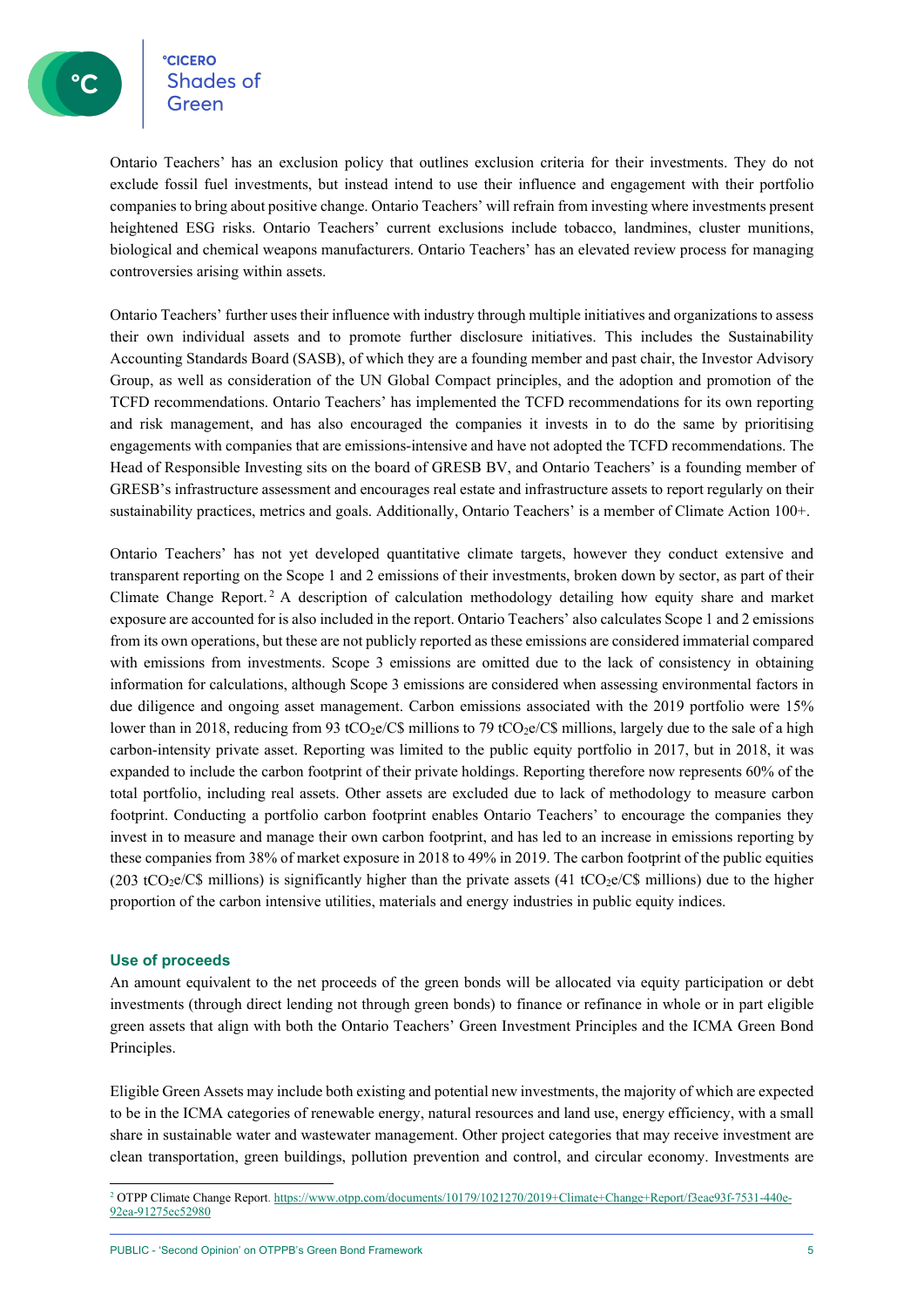### eccero<br>Shades of **CICERO**

expected to be primarily located in North America and Europe, although Ontario Teachers' portfolio spans global established markets.

Existing investments made up to 36 months prior to the issuance date of any green bond are eligible. Eligible assets are investments in businesses that derive all or a substantial share of their revenues from eligible activities. In order to ensure alignment to the Ontario Teachers' green principles, investments will be mostly focused on pure play companies or companies where all or significantly all of the business is in eligible green assets.

While Ontario Teachers' believes shareholder engagement is more effective than divesting from investments, they do exclude investments in companies or sectors that they deem as presenting heightened ESG risks. All eligible green assets must adhere to the Ontario Teachers' Green Investment Principles that a green investment must contribute to a low-carbon economy by enabling the transition, reducing emissions, or supporting a sustainable world. Each asset is assessed on a case-by-case basis. Multiple frameworks are consulted in the ESG assessment, including the EU Taxonomy Do-No-Significant-Harm criteria, Global Compact principles regarding labour, human rights and the environment and the OECD Multinational Enterprise Guidelines and other relevant international standards. External consultants may be involved to assess material environmental and social issues. Additionally, proceeds will only be allocated to assets where it is possible to report on at least one environmental performance indicator.

The energy efficiency thresholds will be based on an evaluation conducted by the Responsible Investing team of the potential technology and the existence of EU Taxonomy thresholds and IEA Sustainable Development Scenario (SDS) trajectories. In the absence of defined EU Taxonomy thresholds for certain green assets, the IEA SDS targets will be used, e.g., average 3% annual efficiency improvement over the lifetime of the investment.

Ontario Teachers' has further specified that any investments resulting in an increase in the use of fossil fuels or net increase in carbon emissions on a lifecycle basis would not qualify under the Ontario Teachers' Green Investment Principles of contributing to a low carbon transition, and therefore will be excluded in this framework. Note, however, that some investments may be indirectly linked to fossil fuel related infrastructure or equipment. Further, equity investments may include companies where some share of revenues are not in eligible categories, but are climate-neutral, e.g., consultancy services.

#### **Selection**

The selection process is a key governance factor to consider in CICERO Green's assessment. CICERO Green typically looks at how climate and environmental considerations are considered when evaluating whether projects can qualify for green finance funding. The broader the project categories, the more importance CICERO Green places on the governance process.

To aid in the selection process, OTPPB and OTFT will maintain a Green Bond Council (GBC), comprised of representatives from its Treasury, Responsible Investing and various investing departments, as well as a representative from OTFT. The GBC will be chaired by the Head of Treasury and vice-chaired by the Head of Responsible Investing. The Responsible Investing team has technical and environmental expertise and is independent from the investing teams, thus providing a distinct and separate assessment of the alignment to the eligible categories. The GBC may choose to employ the use of external environmental and social consultants to help identify environmental and social risks and mitigants. The GBC is responsible for confirming alignment with the eligibility criteria and selecting assets to be included in the Green Bond Register, managing the Green Bond Register over the lifetime of the bond issuances, and monitoring developments in the wider green bond market as well as Ontario Teachers' wider responsible investment strategy and updating the framework and eligibility criteria accordingly.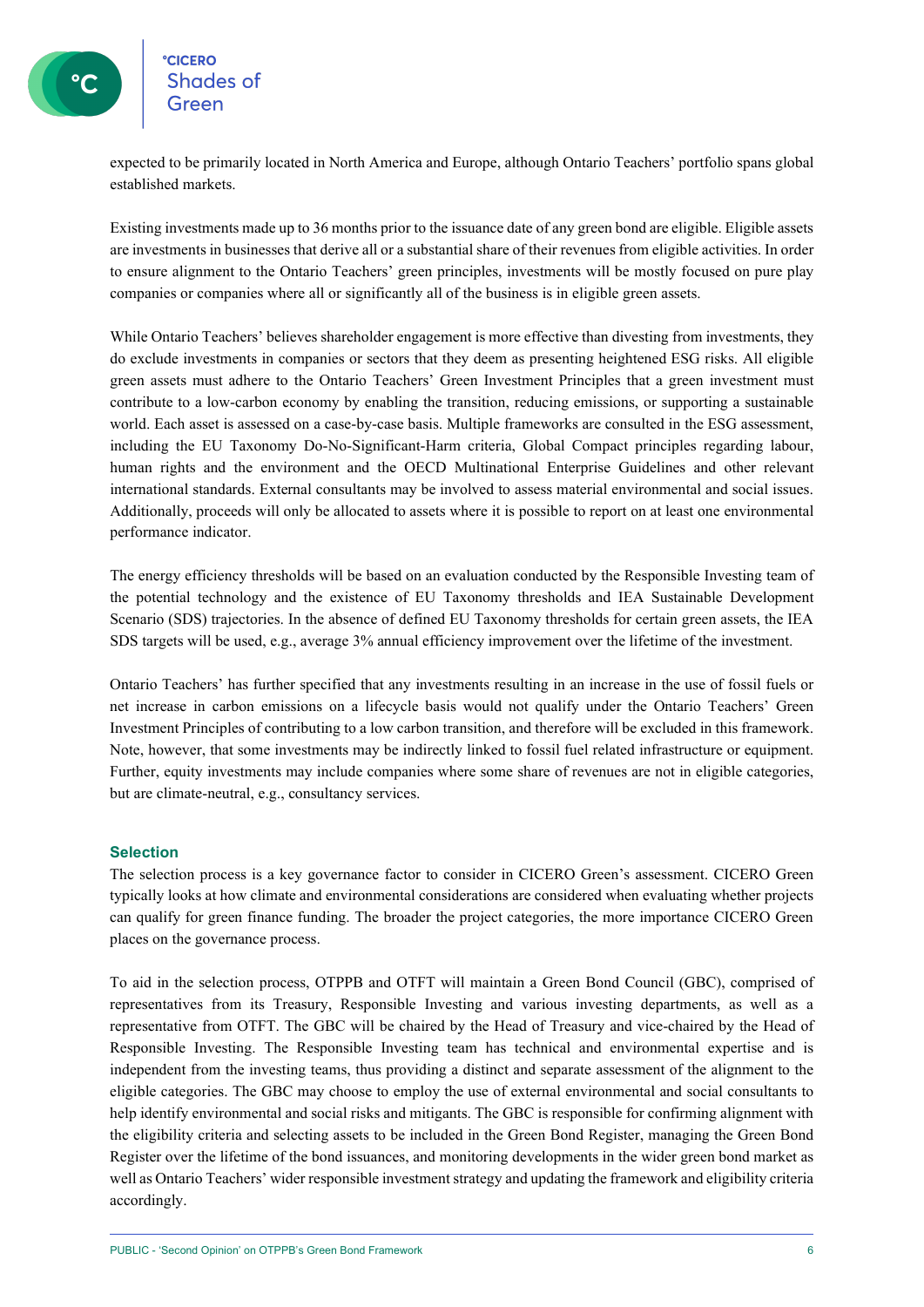°cicero<br>Shades of

Investment teams will identify and propose eligible green assets to the GBC, and all assets proposed will be subject to a review for consistency with Ontario Teachers' Green Investment Principles and existing ESG expectations, including alignment with the UN Global Compact Principles and the OECD Guidelines for Multinational Enterprises.

ESG considerations are integrated throughout the selection process and investment cycle to manage risk. This includes requiring, where relevant, that eligible green assets contribute to a reduction in GHG emissions, relative to best available technologies at the time of assessment, as well as considerations on materials sourcing, supply chain and subcontractors. Lifecycle assessments are also included where relevant, e.g., in determining the environmental impact of batteries.

#### **Management of proceeds**

CICERO Green finds the management of proceeds of Ontario Teachers' to be in accordance with the Green Bond Principles.

The list of Eligible Green Assets across Ontario Teachers' investment portfolios and green bonds issued by OTFT under this framework will be systematically tracked by the Green Bond Council through a Green Bond Register. Ontario Teachers' will maintain an aggregate amount of eligible green assets that is at least equal to the aggregate net proceeds of all green bond issuance that is concurrently outstanding under this framework. Proceeds will be allocated as a portfolio of disbursements. Any assets that are sold or terminated will be removed from the register.

Any unallocated proceeds will be used in accordance with the normal liquidity activities of OTFT. Ontario Teachers' has further specified that unallocated proceeds will not be invested in fossil fuel-related industries. The balance of unallocated proceeds will be disclosed.

#### **Reporting**

Transparency, reporting, and verification of impacts are key to enable investors to follow the implementation of green finance programs. Procedures for reporting and disclosure of green finance investments are also vital to build confidence that green finance is contributing towards a sustainable and climate-friendly future, both among investors and in society.

As long as there are outstanding green bonds, OTFT will publish a Green Bond report covering both allocation and impact reporting on the Ontario Teachers' website. This report will include a list of outstanding Green Bond issuances by OTFT, including issuance date, size, maturity date, currency and format. Eligible Green Assets within the Green Bond Register will be reported on according to ICMA Green Bond Principles category, assets by geography where feasible and case studies on assets being financed. Assets that may fall under more than one eligible project category will be listed under the most relevant category in the allocation reporting

The report will, where feasible and depending on state of development of the asset, include qualitative and quantitative environmental performance indicators on the Eligible Green Assets, reported at category level. Impact metrics are on multiple KPIs as listed in OTPPB's Green Bond Framework. The methodology for impact reporting will be made available where feasible. Grid emissions factors will be location-based.

Allocation and, where feasible, impact reporting will be externally reviewed to determine whether they meet the eligibility criteria. This review will be published alongside the Green Bond report. If assets are found to be noncompliant with eligibility criteria, they will be removed from the Green Bond Register.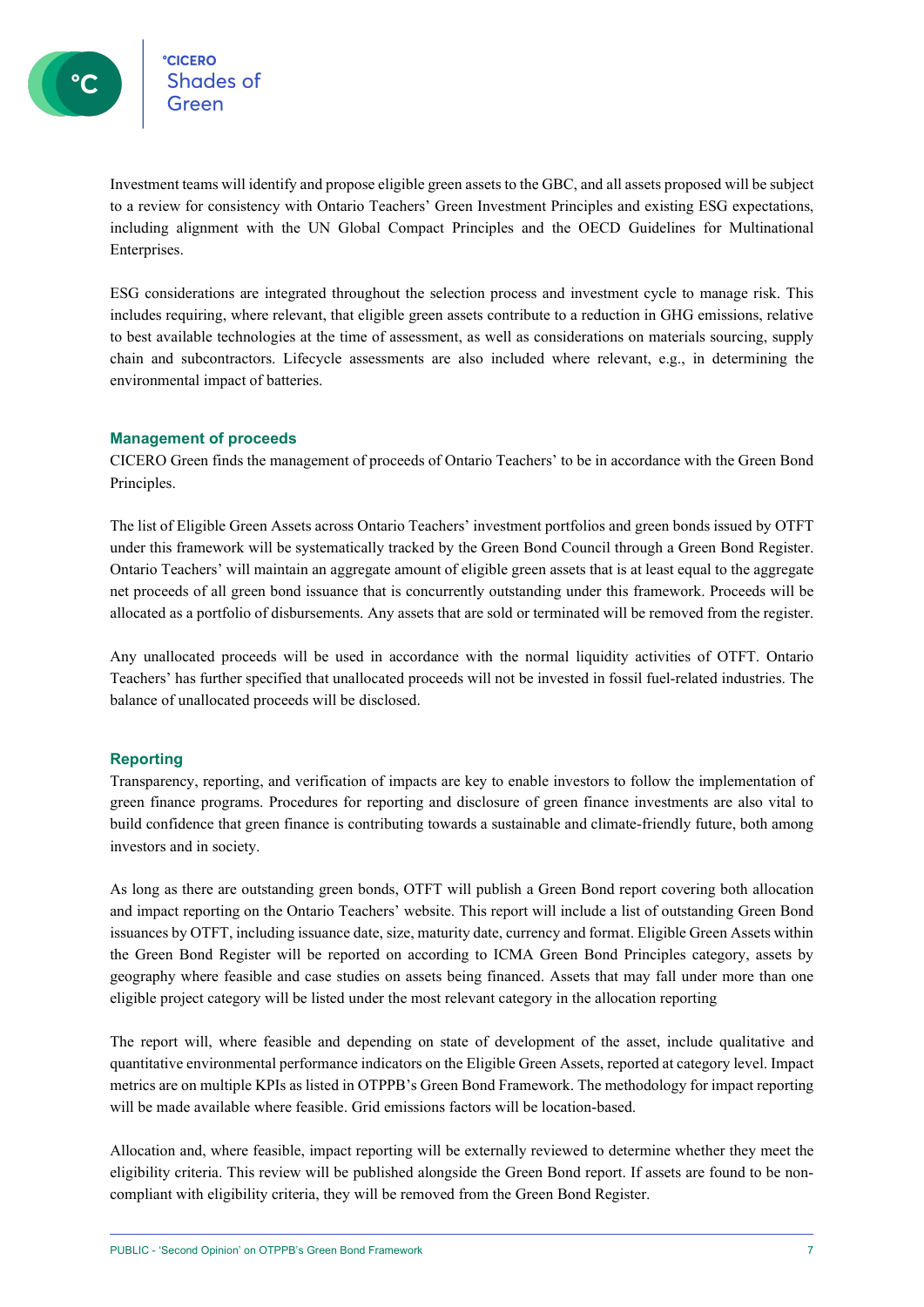

## **3 Assessment of Ontario Teachers' Pension Plan Board's green bond framework and policies**

The framework and procedures for Ontario Teachers' green bond investments are assessed and their strengths and weaknesses are discussed in this section. The strengths of an investment framework with respect to environmental impact are areas where it clearly supports low-carbon projects; weaknesses are typically areas that are unclear or too general. Pitfalls are also raised in this section to note areas where Ontario Teachers' should be aware of potential macro-level impacts of investment projects.

#### **Overall shading**

Based on the project category shadings detailed below, and consideration of environmental ambitions and governance structure reflected in OTPPB's green bond framework, we rate the framework **CICERO Dark Green.**

#### **Eligible projects under OTPPB's green bond framework**

At the basic level, the selection of eligible project categories is the primary mechanism to ensure that projects deliver environmental benefits. Through selection of project categories with clear environmental benefits, green bonds aim to provide investors with certainty that their investments deliver environmental returns as well as financial returns. The Green Bonds Principles (GBP) state that the "overall environmental profile" of a project should be assessed and that the selection process should be "well defined".

| <b>Investment Principle</b>      | Ontario Teachers' Green                                               | Category                 | Eligible Green Assets                                                                                                                                                                                                                                                                                                                                                                                                 | Green Shading and some concerns                                                                                                                                                                                                                                                                                                                                                                                                                                                                                                                                                                       |
|----------------------------------|-----------------------------------------------------------------------|--------------------------|-----------------------------------------------------------------------------------------------------------------------------------------------------------------------------------------------------------------------------------------------------------------------------------------------------------------------------------------------------------------------------------------------------------------------|-------------------------------------------------------------------------------------------------------------------------------------------------------------------------------------------------------------------------------------------------------------------------------------------------------------------------------------------------------------------------------------------------------------------------------------------------------------------------------------------------------------------------------------------------------------------------------------------------------|
| Enable<br>net-zero<br>transition | Products or<br>services that<br>replace<br>direct fossil-<br>fuel use | Renewable<br>energy<br>℃ | Generation,<br>$\bullet$<br>transmission, and<br>distribution of<br>renewables, e.g.,<br>wind, solar,<br>geothermal, marine,<br>bioenergy, hydro,<br>green hydrogen and<br>renewable natural gas,<br>the lifecycle impacts<br>of which are 100g<br>$CO2/kWh$ or less<br>Biomass projects<br>$\bullet$<br>restricted to<br>sustainable feedstocks<br>that, at a minimum,<br>are certified by the<br>Forest Stewardship | <b>Dark Green</b><br>This category comprises the<br>✓<br>majority of expected investments<br>Renewable energy is a key part<br>✓<br>of net-zero transition<br>Renewable energy technologies<br>✓<br>sometimes have high scope 3<br>emissions. Ontario Teachers'<br>mitigates this by including an<br>emissions threshold for the<br>whole life cycle.<br>Bioenergy is widely seen as a<br>✓<br>renewable energy source due to<br>its reliance on tree growth which<br>absorbs $CO2$ in the growing<br>phase. Certified biomass ensures<br>feedstocks are sustainably<br>produced, taking into account |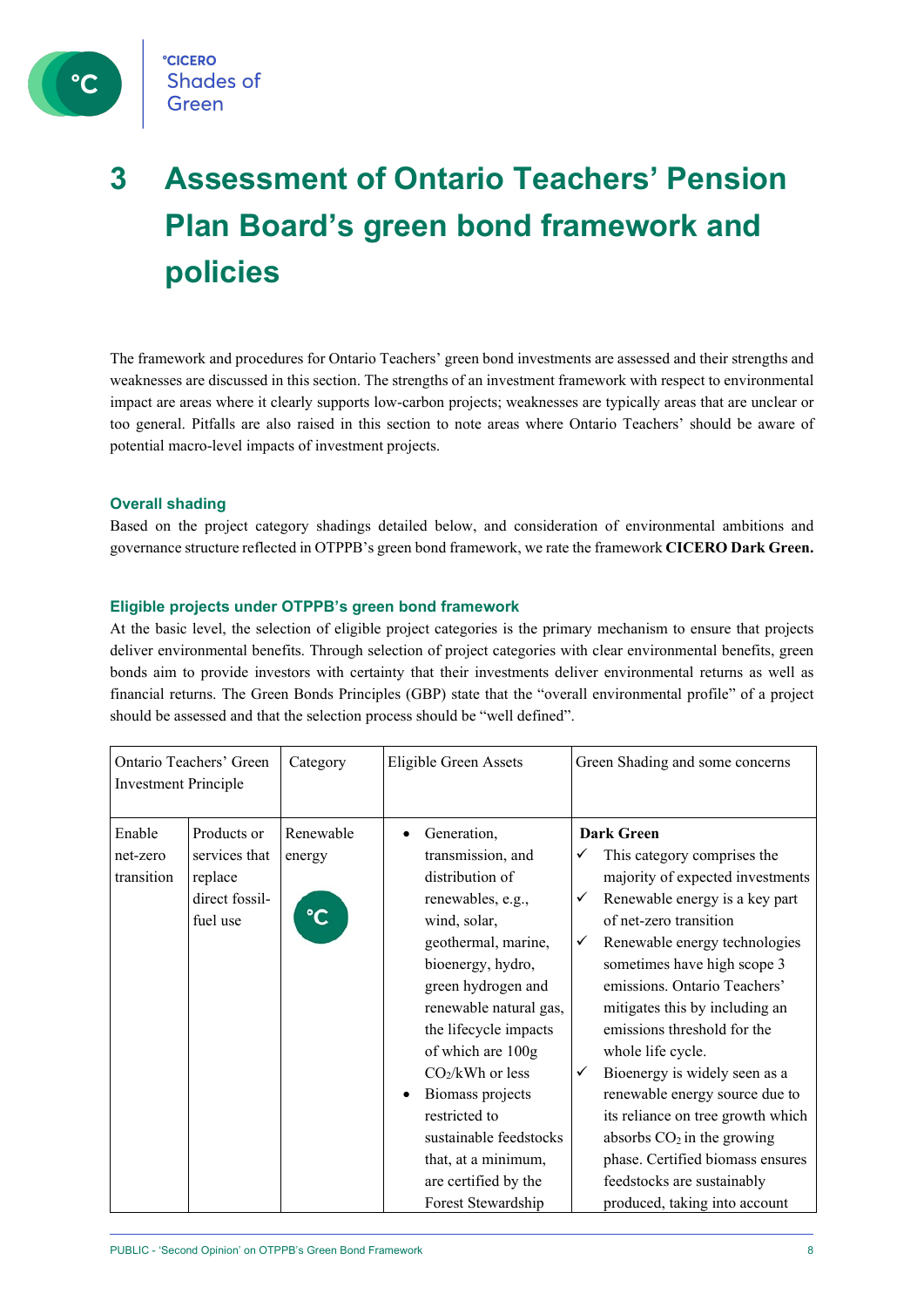

|                                                                                            |                         | Council (FSC),<br>Sustainable Biomass<br>Program, Green Gold<br>Label, or equivalent<br>third party standard,<br>as well as waste<br>sources that do not<br>compete with food<br>products or contribute<br>to deforestation, such<br>as palm oil.<br>Hydro projects<br>restricted to run-of-<br>the-river facilities<br>with generation<br>capacity of 25 MW or<br>less. | ✓<br>✓                 | biodiversity and climate impacts.<br>We note however, bioenergy<br>assets emit $CO2$ at combustion -<br>often at levels comparable to<br>coal. Due to resource constraints<br>biomass is unlikely to represent a<br>significantly scalable solution<br>from a 2050 perspective.<br>Additionally, assets in biomass<br>energy production will use best-<br>in-class technology to maximise<br>energy production and reduce<br>$NOx$ and $SOx$ emissions.<br>Note that the threshold of<br>100gCO2/kWh is relevant for the<br>whole lifecycle of the project,<br>including transmission and<br>distribution.               |
|--------------------------------------------------------------------------------------------|-------------------------|--------------------------------------------------------------------------------------------------------------------------------------------------------------------------------------------------------------------------------------------------------------------------------------------------------------------------------------------------------------------------|------------------------|--------------------------------------------------------------------------------------------------------------------------------------------------------------------------------------------------------------------------------------------------------------------------------------------------------------------------------------------------------------------------------------------------------------------------------------------------------------------------------------------------------------------------------------------------------------------------------------------------------------------------|
| Technologies Renewable<br>or<br>infrastructure<br>to facilitate<br>low-carbon<br>solutions | energy<br>°C            | Equipment to enable the<br>generation, development,<br>and integration of<br>renewables, noted above,<br>e.g., sensors,<br>communications & controls,<br>microgrids                                                                                                                                                                                                      | ✓<br>✓                 | <b>Dark Green</b><br>Equipment in this category will<br>be only for renewable energy<br>projects.<br>Note that materials used in<br>infrastructure equipment may<br>have high Scope 3 emissions and<br>environmental impacts.                                                                                                                                                                                                                                                                                                                                                                                            |
|                                                                                            | Clean<br>transportation | Fundamental infrastructure<br>for deployment of clean<br>transportation, e.g., mass<br>public transportation,<br>electrification of rail<br>infrastructure.<br>Zero-carbon transport<br>assets, e.g., electric or other<br>clean energy vehicles                                                                                                                         | ✓<br>$\checkmark$<br>✓ | <b>Dark Green</b><br>Only zero direct emissions<br>vehicles are eligible. This<br>includes public transportation,<br>passenger rail (interurban), and<br>passenger and commercial<br>vehicles. Hybrid and natural gas<br>related vehicles are not eligible<br>under this framework.<br>The production of batteries and<br>sourcing of raw materials can<br>have substantial climate and<br>environmental impact.<br>Be aware of potential lock-in<br>effects through the construction<br>of infrastructure projects (e.g.,<br>new railways, and railway<br>stations, technical buildings<br>related to new railways that |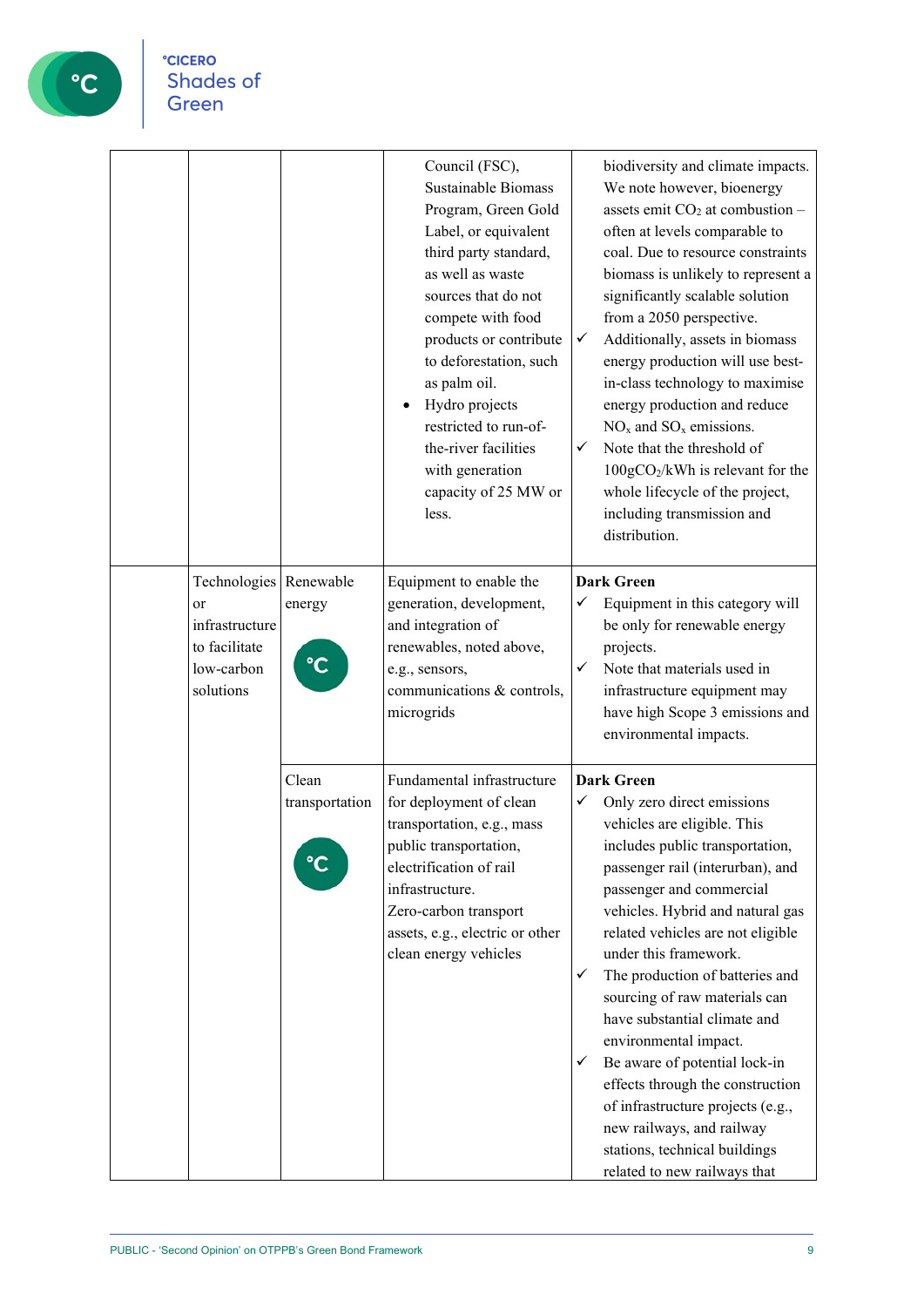

|                                |                                                                      |                                                 |                                                                                                                                                                                                                                                                                                                                                                                                                                                                                                                                                      |                        | follow no further requirements<br>beyond regulations.)                                                                                                                                                                                                                                                                                                                                                                                                                                                                                                                                                                                                                                                                                                                                           |
|--------------------------------|----------------------------------------------------------------------|-------------------------------------------------|------------------------------------------------------------------------------------------------------------------------------------------------------------------------------------------------------------------------------------------------------------------------------------------------------------------------------------------------------------------------------------------------------------------------------------------------------------------------------------------------------------------------------------------------------|------------------------|--------------------------------------------------------------------------------------------------------------------------------------------------------------------------------------------------------------------------------------------------------------------------------------------------------------------------------------------------------------------------------------------------------------------------------------------------------------------------------------------------------------------------------------------------------------------------------------------------------------------------------------------------------------------------------------------------------------------------------------------------------------------------------------------------|
| Reduce<br>net GHG<br>emissions | Products or<br>services that<br>significantly<br>reduce<br>emissions | Energy<br>efficiency                            | Technologies, products or<br>systems that improve energy<br>efficiency, and consider<br>sector decarbonization<br>trajectories as outlined in<br>the International Energy<br>Agency's Sustainable<br>Development Scenario (IEA<br>SDS) and/or the EU<br>Taxonomy and that consider<br>lock-in and rebound effects<br>(e.g., district heating and<br>cooling technologies based<br>on deep lake cooling or<br>other zero emission<br>sources.)<br>Projects in heavily<br>emissions-intensive<br>industries such as cement<br>and steel, are excluded. | ✓<br>$\checkmark$<br>✓ | <b>Medium Green</b><br>Ontario Teachers' has specified<br>that investments in fossil fuel<br>infrastructure are excluded from<br>financing under this framework,<br>except where they will be<br>replaced by clean alternatives.<br>We note the lack of specific<br>efficiency thresholds. However,<br>Ontario Teachers' has specified<br>that energy efficiency thresholds<br>will be evaluated on a case-by-<br>case basis and will align with the<br>EU Taxonomy and/or the IEA<br>SDS trajectories.<br>The production of heat from<br>waste may bring rebound effects<br>where the incineration of waste<br>materials is prioritised over<br>recycling. Ontario Teachers' has<br>specified that such rebound<br>effects will be identified and<br>mitigated against through LCA<br>analyses. |
|                                |                                                                      | Green<br>buildings <sup>3</sup><br>$\mathbf{C}$ | New or existing commercial<br>or residential buildings that<br>achieve Energy Star <sup>4</sup><br>certification and are verified<br>by third-party green<br>building standards, (e.g.,<br>LEED: Platinum or Gold, or<br>equivalent certification<br>schemes)                                                                                                                                                                                                                                                                                        | ✓<br>✓                 | <b>Light to Medium Green</b><br>Given the global nature of<br>Ontario Teachers' investments,<br>there will be vast variations in<br>national building regulations. It<br>will therefore be necessary to<br>consider the ambition and energy<br>performance of the Green<br>building project in the context of<br>the current national building<br>regulations.<br>Buildings that are certified to the<br><b>LEED Gold and LEED Platinum</b><br>level are often considered<br>advanced good practice and best<br>practice respectively, however<br>this does not necessarily                                                                                                                                                                                                                      |

<span id="page-9-0"></span><sup>&</sup>lt;sup>3</sup> It is not expected that the buildings and other properties managed by Cadillac Fairview held in the Ontario Teachers'-Cadillac Fairview Properties Trust (OT-CFPT) will be included in Ontario Teachers' Eligible Green Assets.

<span id="page-9-1"></span><sup>4</sup> Energy Star certified buildings must deliver energy and emissions savings in the top quartile of similar buildings nationwide.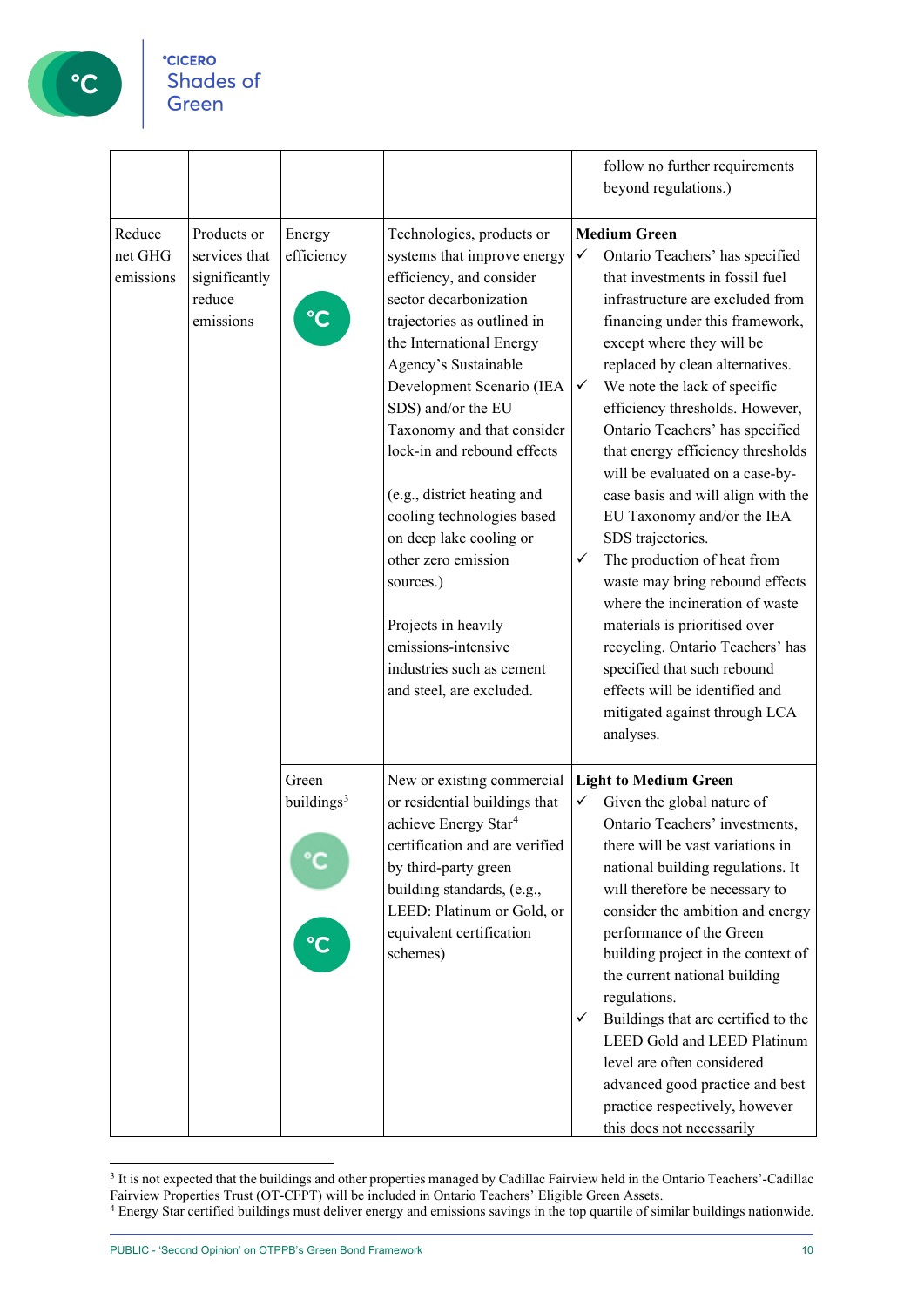

|  |  |   | guarantee that all relevant                |
|--|--|---|--------------------------------------------|
|  |  |   | climate factors e.g., climate              |
|  |  |   | resilience are taken into account.         |
|  |  | ✓ | Location-based climate risk                |
|  |  |   | assessments screening for                  |
|  |  |   | flooding, heat stress, etc., will be       |
|  |  |   | undertaken to determine risk on            |
|  |  |   | the asset level. Ontario Teachers'         |
|  |  |   | has specified they identify                |
|  |  |   | mitigation plans to improve                |
|  |  |   | resilience in the face of                  |
|  |  |   | identified risks.                          |
|  |  | ✓ | Ontario Teachers' has included             |
|  |  |   | additional energy efficiency               |
|  |  |   | thresholds through the ENERGY              |
|  |  |   | STAR certification, which leads            |
|  |  |   | to, on average, 35% lower                  |
|  |  |   | energy demand than similar                 |
|  |  |   | building stock. To achieve                 |
|  |  |   | ENERGY STAR, the facility                  |
|  |  |   | must perform in the top 25                 |
|  |  |   | percent of similar facilities              |
|  |  |   | nationwide for energy                      |
|  |  |   | efficiency. <sup>5</sup> We note, however, |
|  |  |   | given global scope of Ontario              |
|  |  |   | Teachers' investments, there will          |
|  |  |   | be variations in baseline values.          |
|  |  |   | Absolute impact will therefore             |
|  |  |   | vary by location.                          |
|  |  | ✓ | Climate factors such as energy-,           |
|  |  |   | waste-, and water-efficiency, as           |
|  |  |   | well as low carbon transport               |
|  |  |   | infrastructure and materials               |
|  |  |   | sourcing are included in general           |
|  |  |   | ESG assessments before                     |
|  |  |   | selection.                                 |
|  |  | ✓ | Note that green buildings may be           |
|  |  |   | heated by district heating, which          |
|  |  |   | often have fossil fuel elements in         |
|  |  |   | the energy mix, or direct natural          |
|  |  |   | gas based heating. Similarly,              |
|  |  |   | buildings may be powered by                |
|  |  |   | fossil fuel generated electricity.         |
|  |  | ✓ | Ontario Teachers' has not                  |
|  |  |   | specifically excluded fossil-fuel          |
|  |  |   | companies as tenants.                      |
|  |  |   |                                            |

<span id="page-10-0"></span><sup>5</sup> <https://www.energystar.gov/buildings/about-us/press-room/media-faqs>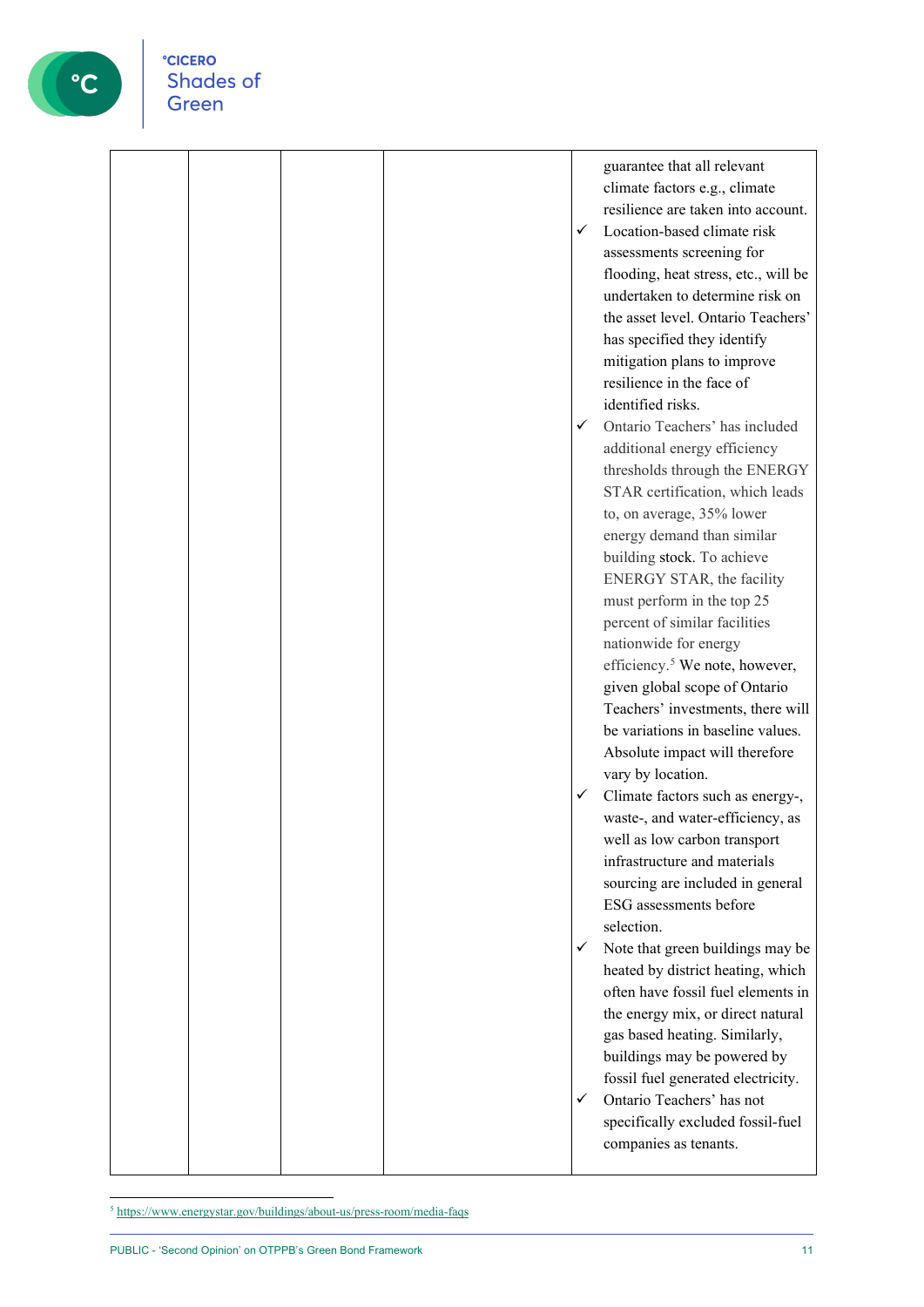| Energy<br>efficiency | Investments that improve<br>efficiency in the delivery of<br>bulk energy services and<br>consider sector<br>decarbonization trajectories<br>as outlined in the IEA SDS<br>and/or the EU Taxonomy<br>and that consider lock-in<br>and rebound effects, e.g.,<br>smart grids, power grid<br>stabilization       | <b>Medium Green</b><br>Be aware that there is no<br>✓<br>guarantee that grid stabilisation<br>will support cleaner grids.<br>We note the lack of defined<br>✓<br>efficiency targets. However,<br>Ontario Teachers' has informed<br>us that the efficiency thresholds<br>will be evaluated on a case-by-<br>case basis and will align with the<br>EU Taxonomy and/or the IEA<br>SDS trajectories.<br>Smart grids and grid stabilisation<br>$\checkmark$<br>play a key role in improving the<br>flexibility of the power system,<br>particularly as renewable energy,<br>which is often intermittent and<br>unpredictable, takes a greater<br>share of the energy supply mix.<br>Ontario Teachers' has specified<br>$\checkmark$<br>that investments in upgrading<br>district heating systems are<br>excluded, given their direct<br>exposure to fossil fuels. |
|----------------------|---------------------------------------------------------------------------------------------------------------------------------------------------------------------------------------------------------------------------------------------------------------------------------------------------------------|--------------------------------------------------------------------------------------------------------------------------------------------------------------------------------------------------------------------------------------------------------------------------------------------------------------------------------------------------------------------------------------------------------------------------------------------------------------------------------------------------------------------------------------------------------------------------------------------------------------------------------------------------------------------------------------------------------------------------------------------------------------------------------------------------------------------------------------------------------------|
| Energy<br>efficiency | Investments to monitor<br>and/or optimize energy<br>consumption and consider<br>sector decarbonization<br>trajectories as outlined in<br>the IEA SDS and/or the EU<br>Taxonomy and that consider<br>lock-in and rebound effects<br>(e.g., energy storage, sub-<br>metering, load control<br>systems, sensors) | <b>Medium Green</b><br>Ontario Teachers' excludes<br>✓<br>investments with direct exposure<br>in fossil fuels. Thus, energy<br>storage will be for renewables<br>only, and sub-metering is<br>directed at end-user<br>consumption. Note that Ontario<br>Teachers' is not able to control<br>whether these measures (e.g.,<br>smart metering) are based on<br>fossil fuel infrastructure.<br>Ontario Teachers' has excluded<br>$\checkmark$<br>direct investments in fossil fuel<br>assets. However, there could be<br>indirect investments in efficiency<br>improvements to fossil fuel-<br>based equipment, especially for<br>measures such as smart metering<br>which are directed at end-user<br>consumption. Where such<br>financing is involved, efficiency<br>improvements should lead to a                                                            |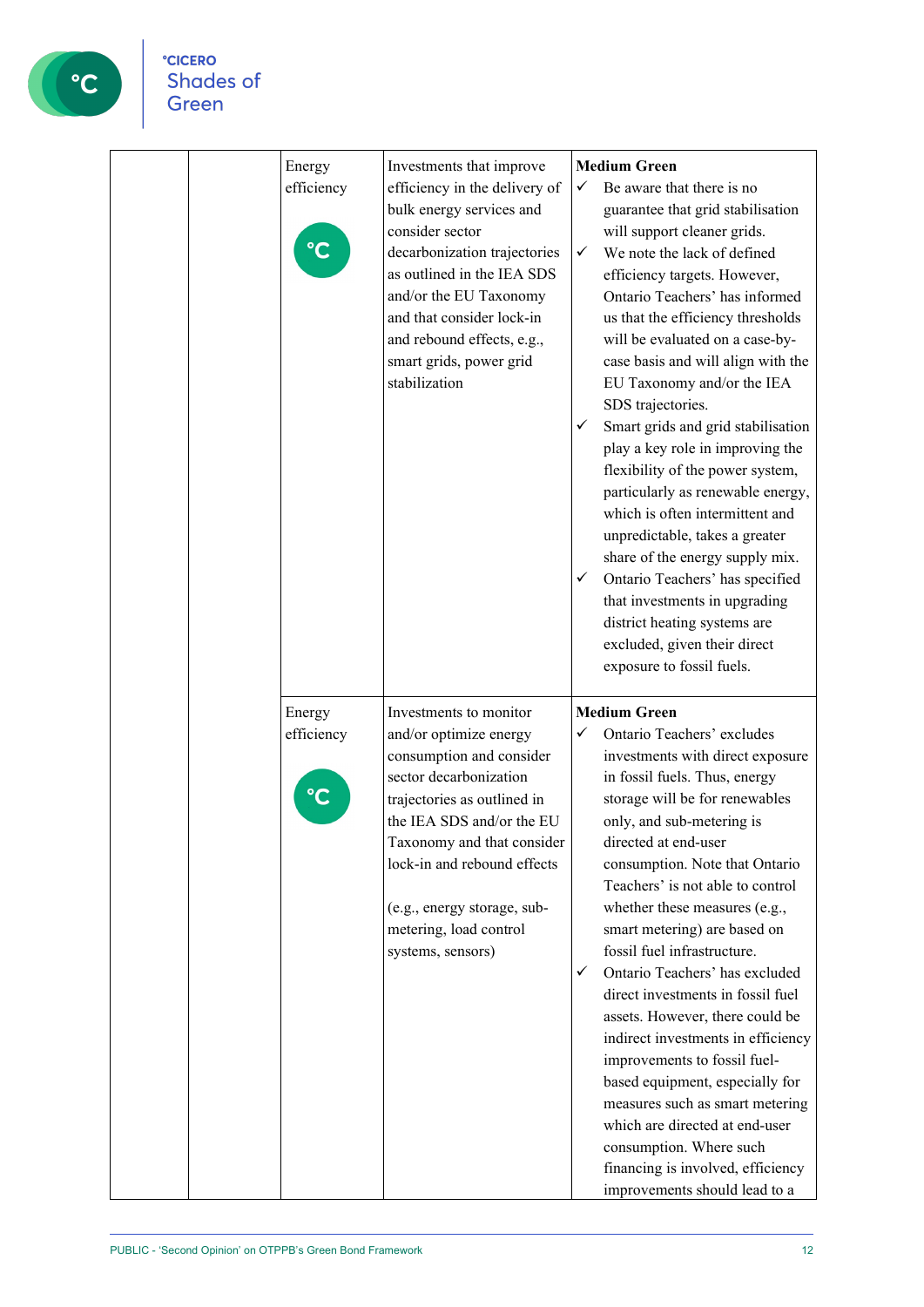

|                                   |                                                                                  |                                        |                                                                                                                                                                                            | significant reduction in fossil<br>fuel consumption and should<br>avoid the risk of lock-in of<br>emissions.<br>$\checkmark$<br>Efficiency thresholds will be<br>determined on a case-by-case<br>basis and will align with the EU<br>Taxonomy and/or IEA SDS<br>thresholds.                                                                                                                                                                                                                                                                                                                                                                     |
|-----------------------------------|----------------------------------------------------------------------------------|----------------------------------------|--------------------------------------------------------------------------------------------------------------------------------------------------------------------------------------------|-------------------------------------------------------------------------------------------------------------------------------------------------------------------------------------------------------------------------------------------------------------------------------------------------------------------------------------------------------------------------------------------------------------------------------------------------------------------------------------------------------------------------------------------------------------------------------------------------------------------------------------------------|
|                                   | Products or<br>services that<br>remove/store<br>carbon                           | Pollution<br>prevention and<br>control | Activities that demonstrate<br>considerable sequestration<br>of GHG emissions, (e.g.,<br>carbon sequestration<br>technologies or products,<br>direct air capture and<br>removal of carbon) | <b>Dark Green</b><br>There is no specific minimum<br>✓<br>threshold for carbon<br>sequestration.<br>Reforestation and afforestation<br>✓<br>would not be included in this<br>category.<br>Sequestration projects should not<br>$\checkmark$<br>be deployed if they will<br>indirectly contribute to an<br>extension of fossil fuel powered<br>equipment or infrastructure.<br>The construction and/or<br>✓<br>production of such facilities may<br>impose large Scope 3 emissions<br>and should be considered in the<br>process. Materials should be<br>sourced responsibly. The<br>completion of an LCA analysis<br>can capture these aspects. |
| Build a<br>sustainable<br>economy | Products or<br>services that<br>help to adapt<br>to climate<br>change<br>impacts | Climate<br>change<br>adaptation        | Projects to support climate<br>change adaption, including<br>information support<br>systems, e.g., climate<br>observation, early warning<br>systems                                        | <b>Dark Green</b><br>IT systems may have carbon<br>✓<br>intensities due to high storage<br>and data requirements. Ontario<br>Teachers' has specified that they<br>will include energy efficiency<br>thresholds vs BAU to mitigate<br>the high carbon intensity of data<br>centres.<br>Early warning systems can be<br>✓<br>part of a helpful climate<br>adaptation strategy.<br>These technologies are often run<br>✓<br>on electricity.                                                                                                                                                                                                        |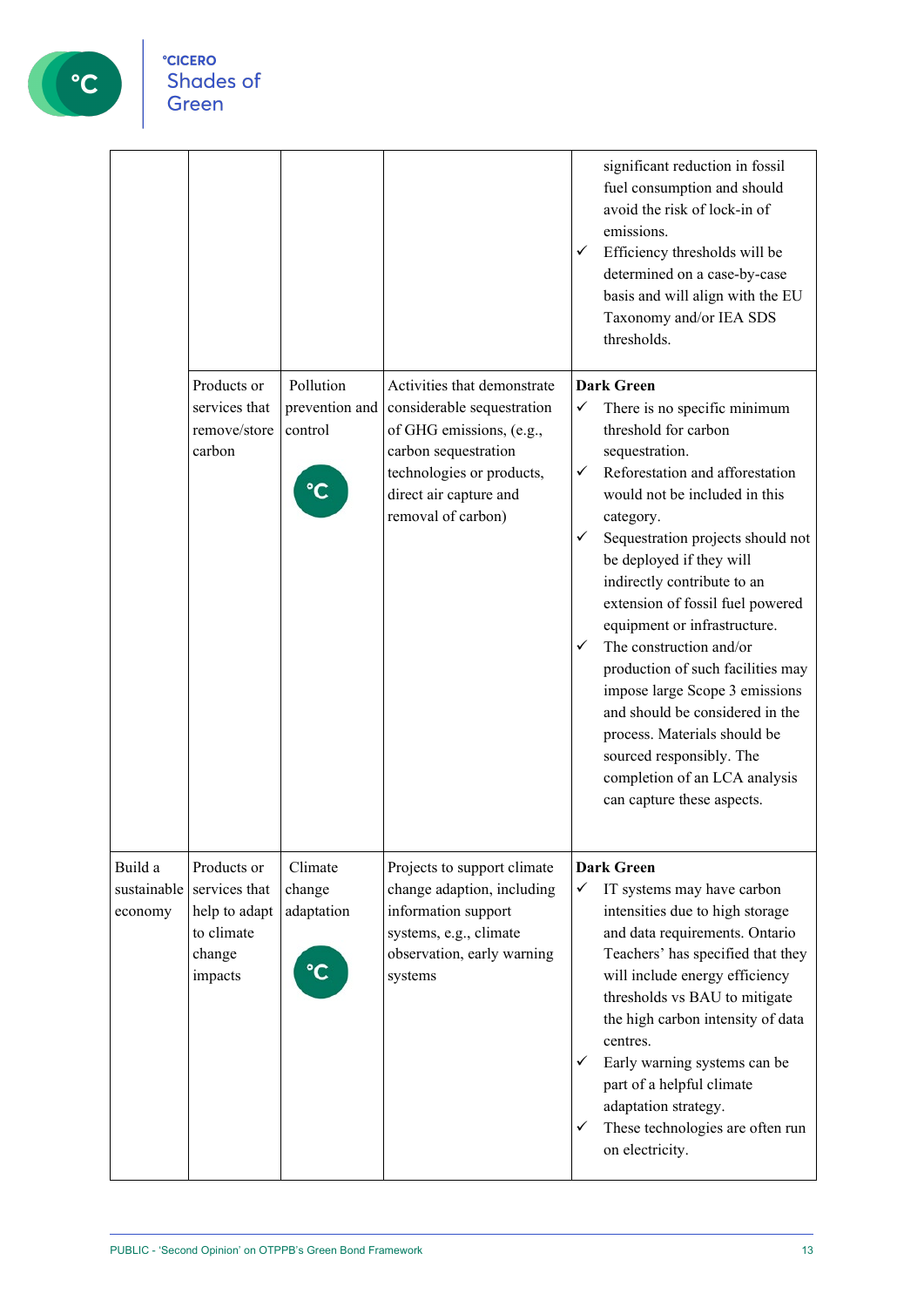

| Products or<br>services that<br>preserve or<br>conserve<br>scarce<br>resources | Sustainable<br>Water and<br>Wastewater<br>Management | Projects that reduce water<br>consumption or improve the<br>efficiency of resources and<br>results in a substantial<br>reduction in water leakage,<br>as well as, emissions<br>efficiency improvements<br>will consider sector<br>decarbonization trajectories<br>as outlined in the IEA SDS<br>and/or the EU Taxonomy<br>and that consider lock-in<br>and rebound effects, (e.g.,<br>collection, treatment,<br>recycling or reuse of water,<br>rainwater or wastewater,<br>water distribution)<br>Where anaerobic digestion<br>systems are used, plants<br>should be designed to<br>capture, scrub, dry and use<br>waste as a source of power.<br>Note: The energy source<br>and CO <sub>2</sub> emissions of<br>wastewater management<br>facilities are considered. | <b>Light to Medium Green</b><br>Improving water efficiency and<br>✓<br>decentralising water sources will<br>be a key step towards improving<br>water resilience, reducing water-<br>risk and water scarcity in<br>drought-prone areas.<br>Note that, dependent on<br>✓<br>available technology, wastewater<br>management facilities will likely<br>be powered by fossil fuels.<br>Ontario Teachers' has specified<br>that financed facilities will align<br>with IEA SDS trajectory and/or<br>the EU Taxonomy to improve<br>energy efficiency. Further, as an<br>active investor, Ontario Teachers<br>will engage with companies to<br>adopt best practices for reducing<br>carbon footprint.<br>Methane and CO <sub>2</sub> is emitted<br>✓<br>where wastewater and residual<br>sludge are handled under<br>anaerobic conditions.<br>✓<br>Ontario Teachers' has specified<br>that they will focus financing<br>toward equipment that does not<br>generate significant methane,<br>such as water pipelines,<br>collection points, lift stations,<br>aerated ponds.<br>Note that large construction<br>projects will have significant<br>associated emissions. Ontario<br>Teachers' will use LCAs to<br>determine where there is a risk of<br>high emissions. |
|--------------------------------------------------------------------------------|------------------------------------------------------|-----------------------------------------------------------------------------------------------------------------------------------------------------------------------------------------------------------------------------------------------------------------------------------------------------------------------------------------------------------------------------------------------------------------------------------------------------------------------------------------------------------------------------------------------------------------------------------------------------------------------------------------------------------------------------------------------------------------------------------------------------------------------|--------------------------------------------------------------------------------------------------------------------------------------------------------------------------------------------------------------------------------------------------------------------------------------------------------------------------------------------------------------------------------------------------------------------------------------------------------------------------------------------------------------------------------------------------------------------------------------------------------------------------------------------------------------------------------------------------------------------------------------------------------------------------------------------------------------------------------------------------------------------------------------------------------------------------------------------------------------------------------------------------------------------------------------------------------------------------------------------------------------------------------------------------------------------------------------------------------------------------------------------------------------|
|                                                                                | Natural<br>resources and<br>land use                 | Activities that contribute to<br>sustainable management of<br>natural resources and land<br>use, e.g., certified<br>sustainable timberland<br>(focused on providing<br>timber) and agriculture<br>(focused on permanent<br>crop), biological crop<br>protection, drip irrigation                                                                                                                                                                                                                                                                                                                                                                                                                                                                                      | <b>Dark Green</b><br>This category is expected to<br>✓<br>receive a moderate portion of<br>financing under this framework.<br>Wood will be certified with one<br>✓<br>of multiple certifications,<br>including FSC and PEFC, which<br>is an umbrella organization<br>including SFI and Responsible<br>Wood. These standards set                                                                                                                                                                                                                                                                                                                                                                                                                                                                                                                                                                                                                                                                                                                                                                                                                                                                                                                              |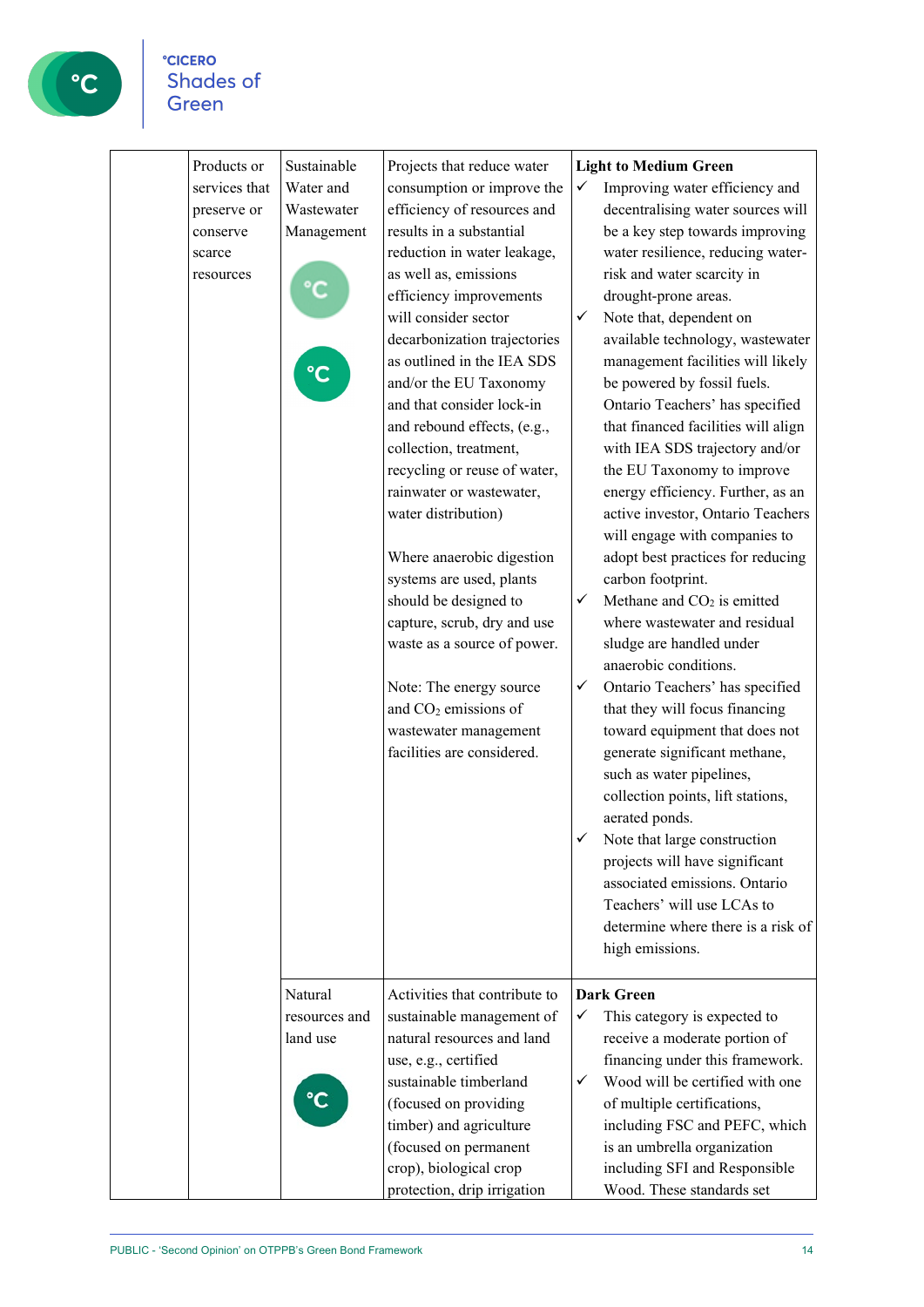

| The following lists the<br>certifications that we would<br>consider:<br>• Forest Stewardship<br>Council<br>• Sustainable Forestry<br>Initiative<br>• Responsible Wood<br>• Programme for the<br><b>Endorsement of Forest</b><br>Certification<br>• Leading Harvest<br>· California Certified<br>Organic Farmers | requirements for reducing<br>environmental impacts of timber,<br>including controlling for<br>deforestation and conserving old<br>growth forests. FSC is<br>considered to be very stringent,<br>while PEFC does not cover all<br>aspects of sustainable forestry. <sup>6</sup><br>✓<br>Eligible assets in timberland will<br>primarily focus on lumber/saw<br>logs, but some small amount of<br>by-products may be used for<br>biomass.<br>Agriculture will be certified with<br>✓<br>either Leading Harvest, which<br>addresses 13 sustainability<br>principles including sustainable<br>agriculture, energy use and<br>climate change, and waste and<br>material management, or by<br>CCOF Certified Organic, which<br>means crops are organically<br>grown without sewage sludge,<br>GMOs, ionizing radiation and<br>most synthetic pesticides and<br>fertilisers.<br>Biological crop protection<br>✓<br>projects will not necessarily<br>include any climate benefits in<br>the form of emissions reductions.<br>Organic farming often requires<br>more land area than non-organic<br>farming practices. We note,<br>however, there are<br>environmental benefits in<br>reducing pesticide use.<br>Assets not aligned with a low-<br>✓<br>carbon economy are excluded,<br>e.g., assets relating to livestock,<br>deforestation and conversion of<br>virgin forest.<br>The drip irrigation technique has<br>✓<br>been found to reduce water<br>usage by up to 70% and to<br>increase crop yield by 90%<br>compared to conventional |
|-----------------------------------------------------------------------------------------------------------------------------------------------------------------------------------------------------------------------------------------------------------------------------------------------------------------|---------------------------------------------------------------------------------------------------------------------------------------------------------------------------------------------------------------------------------------------------------------------------------------------------------------------------------------------------------------------------------------------------------------------------------------------------------------------------------------------------------------------------------------------------------------------------------------------------------------------------------------------------------------------------------------------------------------------------------------------------------------------------------------------------------------------------------------------------------------------------------------------------------------------------------------------------------------------------------------------------------------------------------------------------------------------------------------------------------------------------------------------------------------------------------------------------------------------------------------------------------------------------------------------------------------------------------------------------------------------------------------------------------------------------------------------------------------------------------------------------------------------------------------|

<span id="page-14-0"></span> $^6$  <https://wwf.panda.org/?246871/WWF-Forest-Certification-Assessment-Tool-CAT>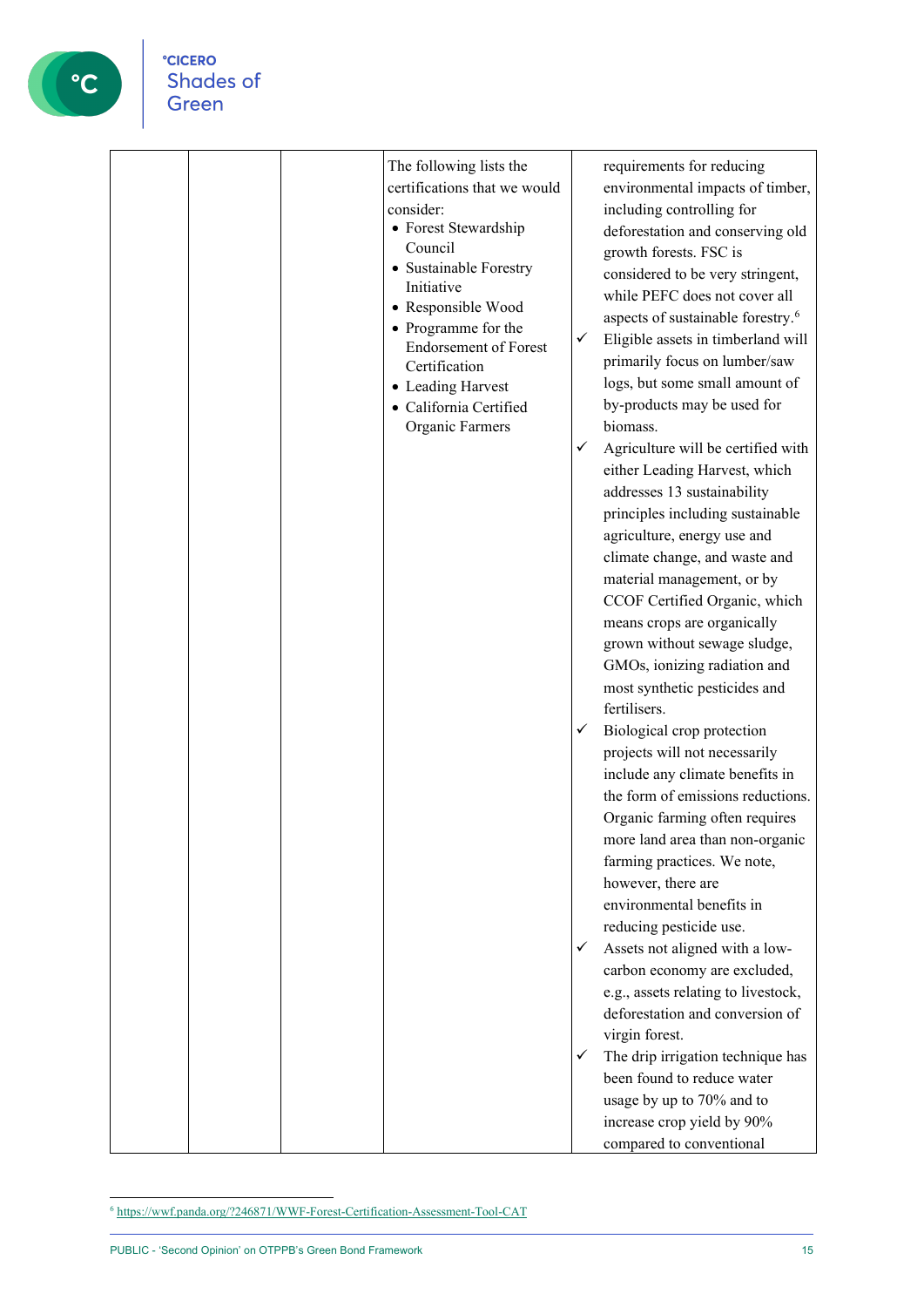

|                                        |                                                                                                                                                                                      | irrigation alternatives <sup>7</sup> . Ontario<br>Teachers' has specified irrigation<br>projects will take into account<br>water scarcity.                                                                                                                                                                                                                                                                                                                                                                                                                                                                                                                                                                                                                                                                                                                                                    |
|----------------------------------------|--------------------------------------------------------------------------------------------------------------------------------------------------------------------------------------|-----------------------------------------------------------------------------------------------------------------------------------------------------------------------------------------------------------------------------------------------------------------------------------------------------------------------------------------------------------------------------------------------------------------------------------------------------------------------------------------------------------------------------------------------------------------------------------------------------------------------------------------------------------------------------------------------------------------------------------------------------------------------------------------------------------------------------------------------------------------------------------------------|
| Pollution<br>control                   | Projects that reduce and<br>prevention and   manage emissions and waste<br>generated, e.g., recycling<br>(metals, plastic and paper)<br>plants, waste diversion, soil<br>remediation | <b>Light Green</b><br>Ontario Teachers' has indicated<br>$\checkmark$<br>that this may include some fossil<br>fuel-based infrastructure and/or<br>equipment, depending on best<br>available equipment.<br>Ontario Teachers' has specified<br>✓<br>that assets will be screened to<br>ensure that measures for local<br>pollution control (e.g., particle<br>filter retrofits) will not lead to an<br>increase in greenhouse gas<br>emissions.<br>Preventing pollution at the<br>$\checkmark$<br>source should be a core<br>consideration to prevent<br>incineration of waste and to<br>reduce waste volumes. The<br>success and ambition of waste<br>recycling and waste reduction<br>are dependent on the quality of<br>waste collection and sorting<br>capacity.<br>The issuer has informed<br>✓<br>CICERO Green that any new<br>construction of facilities will be<br>on brownfield sites. |
| Pollution<br>prevention and<br>control | Separate collection,<br>transport, and >50%<br>recovery of non-hazardous<br>waste of landfill diversion                                                                              | <b>Medium Green</b><br>Separate waste collection is a<br>✓<br>precondition for reuse and<br>recycling and the whole process<br>often leads to a net reduction in<br>emissions. <sup>8</sup> Additional emissions<br>resulting from waste collection<br>are minimal compared to overall<br>net GHG emission reduction of<br>reuse and recycling activities.<br>Projects in this category should                                                                                                                                                                                                                                                                                                                                                                                                                                                                                                |

<span id="page-15-0"></span><sup>7</sup> Shamsherry, P., et al. (2017) Modeling the future of irrigation: A parametric description of pressure compensating drip irrigation emitter performance. <https://doi.org/10.1371/journal.pone.0175241>

<span id="page-15-1"></span><sup>8</sup> [https://ec.europa.eu/info/sites/info/files/business\\_economy\\_euro/banking\\_and\\_finance/documents/200309-sustainable-finance-teg-final](https://ec.europa.eu/info/sites/info/files/business_economy_euro/banking_and_finance/documents/200309-sustainable-finance-teg-final-report-taxonomy-annexes_en.pdf)[report-taxonomy-annexes\\_en.pdf](https://ec.europa.eu/info/sites/info/files/business_economy_euro/banking_and_finance/documents/200309-sustainable-finance-teg-final-report-taxonomy-annexes_en.pdf)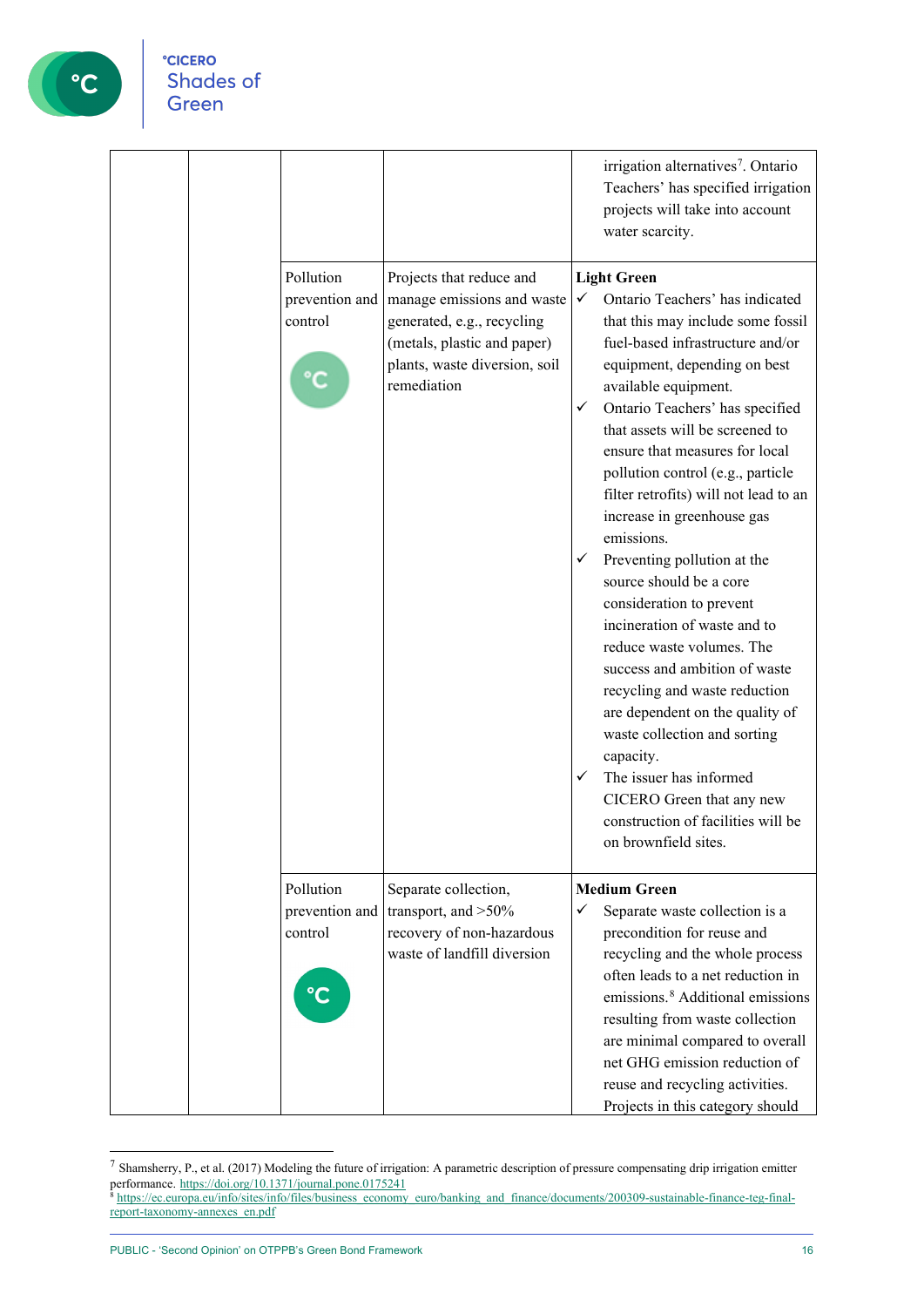

|                                      |                                                                                                                                                                                                                                                                                                                                                                                                                                                                                                     | ✓                 | be able to demonstrate a clear<br>accounting of emissions and<br>proven reductions.<br>Investments in this category will<br>be primarily directed at waste<br>management companies that<br>recover waste and divert waste<br>from landfills. This includes<br>reuse, repurpose, recycle<br>processes.   |
|--------------------------------------|-----------------------------------------------------------------------------------------------------------------------------------------------------------------------------------------------------------------------------------------------------------------------------------------------------------------------------------------------------------------------------------------------------------------------------------------------------------------------------------------------------|-------------------|---------------------------------------------------------------------------------------------------------------------------------------------------------------------------------------------------------------------------------------------------------------------------------------------------------|
| Circular<br>economy<br>$\textdegree$ | Solutions that extend<br>product-life, significantly<br>improve resource use,<br>reduce waste and pollution,<br>are designed to be fully<br>recyclable or composted and<br>innovative technologies that<br>enable circular business<br>models (e.g., substitution of<br>virgin raw materials in the<br>production of resource<br>efficient packaging and<br>products that are entirely or<br>nearly entirely (>90%)<br>produced with recycled<br>content that prevents the use<br>of raw materials) | ✓<br>$\checkmark$ | <b>Medium to Dark Green</b><br>Financing in this category is<br>focused on consumer packaging.<br>Eligible projects would<br>maximise use of recycled<br>plastics, reduce amount of<br>materials in packaging and<br>improve design and structural<br>efficiencies that reduce<br>transportation costs. |

Table 1. Eligible project categories

#### **Background**

The asset management sector plays a major role in global climate change, both in terms of absolute emissions and influence. FinanceMap is a newly launched platform, which has mapped the Paris Portfolio Alignment of the underlying real assets in 50,000 listed fund portfolios, based on the IEA-defined Beyond 2 Degrees Scenario, which provides a pathway for a 50% chance of limiting warming to 1.75°C. <sup>[9](#page-16-0)</sup> The report finds that significant portions of the portfolio holdings of investors globally are within climate-sensitive sectors such as the automotive, electric utilities and fossil fuel production sectors. These sectors are together worth US \$8 trillion in market value, which is close to 10% of all global listed equity value. The FinanceMap further highlights that the world's 15 largest asset management groups, which hold a total \$37 trillion in assets in all classes, or 20% of the total value of global capital markets<sup>[10](#page-16-1)</sup>, are all deviated from the Paris Aligned targets. Subsequently, the report has mapped each sector's level of alignment with the Paris agreement and the 1.75-degree target. Investments in renewable power are misaligned by -21% and electric vehicles by -59%, indicating a need for rapid acceleration in shifting investment strategies toward these technologies.

<span id="page-16-0"></span> $9$  https://www.sustainablefinance.ch/upload/rm/financemap-report-nov-2019-final-1.pdf? =1575638165000

<span id="page-16-1"></span><sup>&</sup>lt;sup>10</sup> Securities Industry and Financial Markets Association (SIFMA), Capital Markets Fact Book, 2019[. https://www.sifma.org/wp](https://www.sifma.org/wp-content/uploads/2019/09/2019-Capital-Markets-Fact-Book-SIFMA.pdf)[content/uploads/2019/09/2019-Capital-Markets-Fact-Book-SIFMA.pdf](https://www.sifma.org/wp-content/uploads/2019/09/2019-Capital-Markets-Fact-Book-SIFMA.pdf)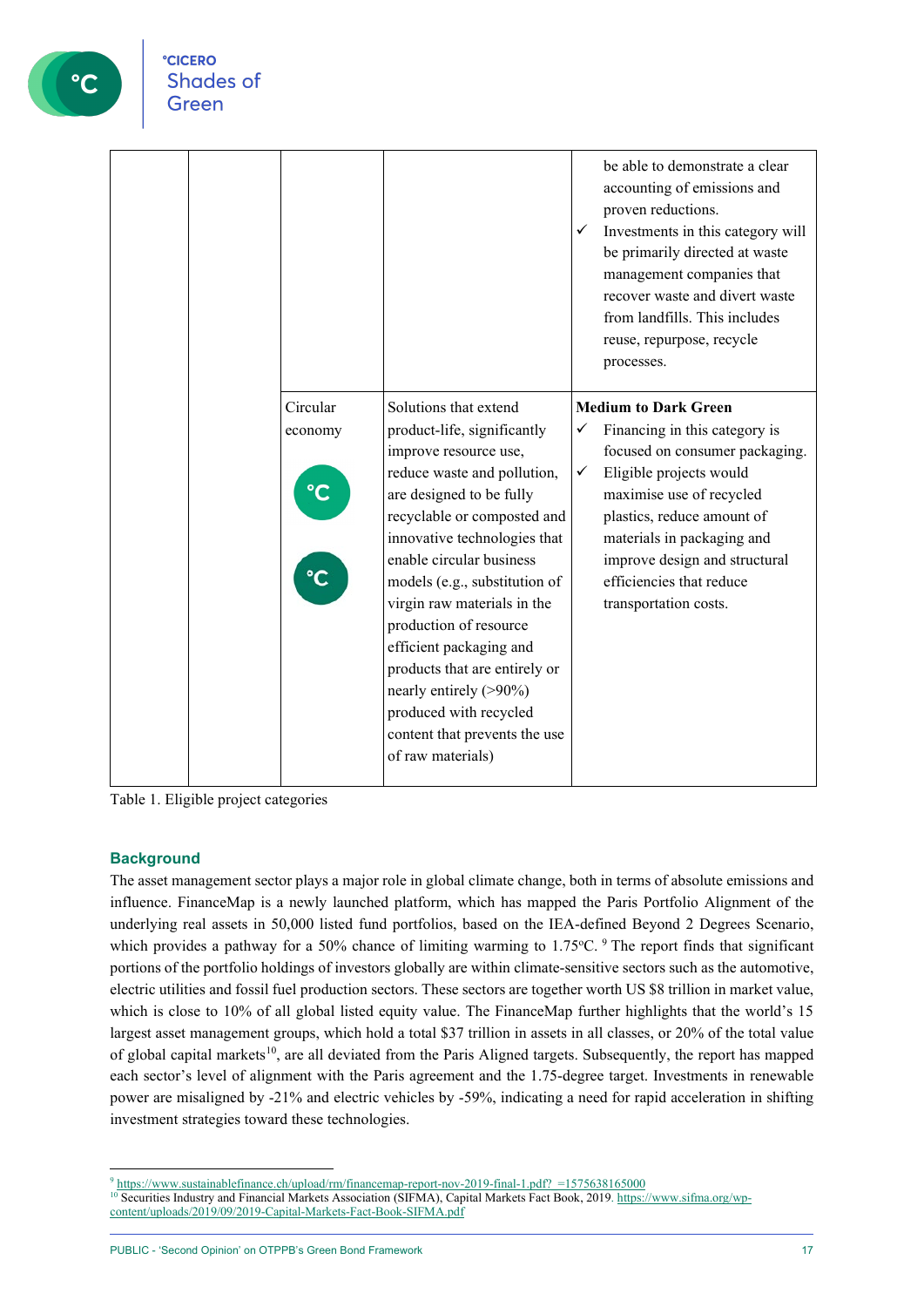**CICERO**<br>Shades of

A 2019 AODP report ranking the world's 100 largest public pension funds based on their approach to climaterelated risks and opportunities also illustrates the need for greater action on the pension fund level. [11](#page-17-0) The assessment further finds a large gap in formal climate-risk assessment of portfolios, with only 10% of funds being subject to a formal investment policy that seeks alignment with the goals of the Paris agreement. Over 60% of pension funds publish little to no information on their climate responses, and more than 80% of funds do not currently undertake and do not plan to undertake TCFD-aligned reporting. Around 50% of pensions funds were found to engage with investee companies on climate issues, although this engagement is often limited to improving disclosure instead of driving action. In this context, Ontario Teachers' Pension Plan is ranked 16 out of 100, placing them in the "Challengers" category, which is the second highest level after the "Leaders" category.

The asset management sector must undergo a rapid acceleration in climate action in order to align the global markets with global trajectories, through prioritising more robust engagement with a focus on not only accelerating individual corporate transitions to low carbon technologies and activities, but also on getting companies to align their policy lobbying with Paris targets. The finance sector has developed multiple initiatives in order to accelerate the low-carbon transition, including the Principles for Responsible Investment and the Climate Action 100+ initiative, of which Ontario Teachers' is a member. A 2015 survey of investors showed that 36% of respondents had divested assets during the previous year in response to ESG factors, with a further 27% planning to monitor ESG risks more closely<sup>12</sup>. However, currently only smaller players and only a portion of the largest asset managers are showing evidence of engaging sufficiently<sup>13</sup>. In order to facilitate the alignment with the Paris agreement, efforts amongst major players will need to be significantly ramped up.

#### **Governance Assessment**

Four aspects are studied when assessing the Ontario Teachers' governance procedures: 1) the policies and goals of relevance to the green bond framework; 2) the selection process used to identify eligible projects under the framework; 3) the management of proceeds; and 4) the reporting on the Eligible Green Assets to investors. Based on these aspects, an overall grading is given on governance strength falling into one of three classes: Fair, Good or Excellent. Please note this is not a substitute for a full evaluation of the governance of the issuing institution, and does not cover, e.g., corruption.

Ontario Teachers' conducts emissions reporting for Scope 1 and 2 emissions for its portfolio. Scope 3 emissions are omitted due to lack of consistent methodology for all invested companies. Ontario Teachers' emissions from operations are also recorded but not publicly disclosed as the emissions are considered to be immaterial compared with the emissions from investments. Climate risk and transition risk are integrated into their investment strategy with the help of climate experts. Ontario Teachers' has various ESG due diligence tools which can involve many relevant factors including considerations of climate resilience and mitigants to climate risk, supply chain, lock-in effects, and rebound effects. Ontario Teachers' has implemented the TCFD recommendations and encourages their investee companies to do the same. They are a member of multiple other initiatives and organisations including SASB and GRESB. The selection process is compliant with the GBP. Projects are brought before the Council only after they have been screened for ESG eligibility by the Responsible Investing team, who have environmental backgrounds. External consultants are included where necessary. There is also an escalation process for managing controversies arising within investments.

<span id="page-17-0"></span><sup>&</sup>lt;sup>11</sup> <https://aodproject.net/wp-content/uploads/2019/01/AODP-PensionsChangingClimate.pdf>

<sup>&</sup>lt;sup>12</sup> [https://assets.ey.com/content/dam/ey-sites/ey-com/en\\_gl/topics/banking-and-capital-markets/ey-climate-change-and-investment.pdf](https://assets.ey.com/content/dam/ey-sites/ey-com/en_gl/topics/banking-and-capital-markets/ey-climate-change-and-investment.pdf)

<span id="page-17-2"></span><span id="page-17-1"></span>https://www.sustainablefinance.ch/upload/rm/financemap-report-nov-2019-final-1.pdf? =1575638165000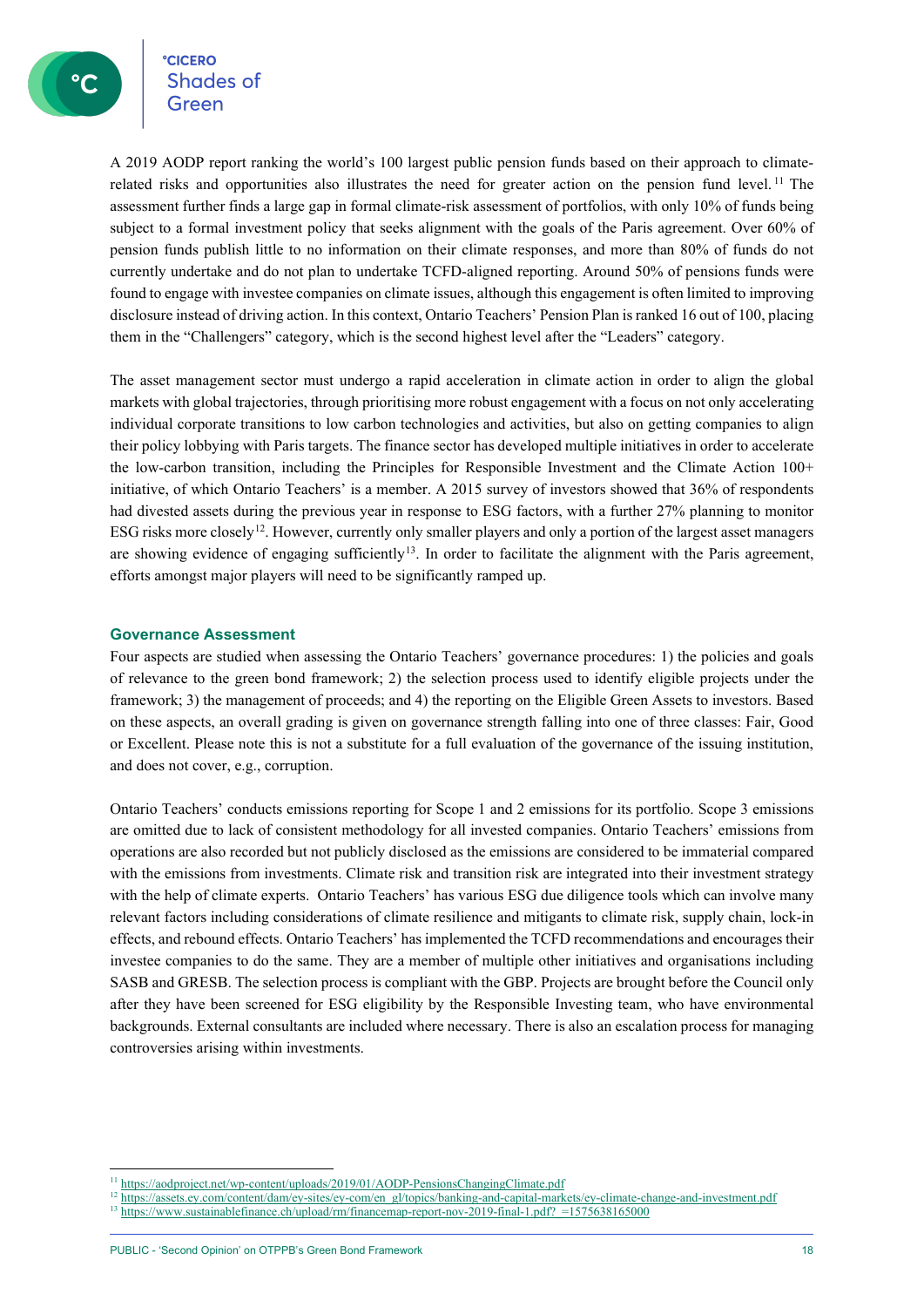We note, however, that Ontario Teachers' has not yet implemented quantitative climate targets for their operations or investments, although they are currently working on developing these targets. Further, Ontario Teachers' does not specifically exclude investments in fossil fuel related companies in their regular procedures, although they actively seek investments in companies with green activities and engage with carbon-intensive companies to influence positive changes.



The overall assessment of Ontario Teachers' governance structure and processes gives it a rating of **Excellent**.

#### **Strengths**

Ontario Teachers' has clear and extensive procedures for ESG due diligence that incorporate many relevant factors on climate risk and resilience, supply chain considerations and lock-in and rebound effects. All Eligible Green Assets will be systematically assessed for climate risk, including through climate scenario analyses and life cycle assessments. Ontario Teachers' consults with multiple frameworks and benchmarks, as well as external consultants where necessary. This includes Ontario Teachers' own ESG Maturity Framework and Low Carbon Economy Transition Framework, which can be used as tools to systematise the due diligence process and allows Ontario Teachers' to effectively screen for investments that fulfil multiple strict environmental requirements.

Ontario Teachers' recognises its global role as an asset manager and strives to use its influence towards change to drive the low-carbon transition. They are a member of and/or align with multiple organisations and initiatives, including amongst others TCFD, SASB, Climate Action 100+, and GRESB.

#### **Weaknesses**

Ontario Teachers' will use Green Bond proceeds to invest into private companies that deliver eligible green projects, where the screening process for eligible projects and companies is based on ESG due diligence and eligibility screening by the Responsible Investing team and the GBC. Ontario Teachers' has informed us that they only classify as eligible for the allocation of Green Bond proceeds if all, or substantially all, of a company's revenues fall within the eligible investment categories. The remaining share of company revenues must be within climate-neutral activities, as determined by Ontario Teachers'. For example, an energy efficiency solution provider may have a share of revenues within non-eligible activities such as consultancy services. However, it remains vague what the critical eligibility threshold is, and there is no documented procedure on which basis (e.g., revenue shares of a company's portfolio) the eligibility will be assessed, as well as what constitutes a climate-neutral activity. To partially mitigate this weakness, Ontario Teachers will use an active ownership strategy to engage with companies to adopt best practices for reducing carbon footprint.

#### **Pitfalls**

It is commendable that Ontario Teachers' has the ambition to accelerate the transition and is financing efficiency improvements, however multiple categories under the framework are limited by the availability of technology and zero carbon alternatives, which leads to financing of efficiency improvements for fossil fuel based equipment and infrastructure, e.g., within the Energy Efficiency and Pollution Prevention and Control categories in this framework. In their Climate Change and Responsible Investing reports, Ontario Teachers' cites their engagement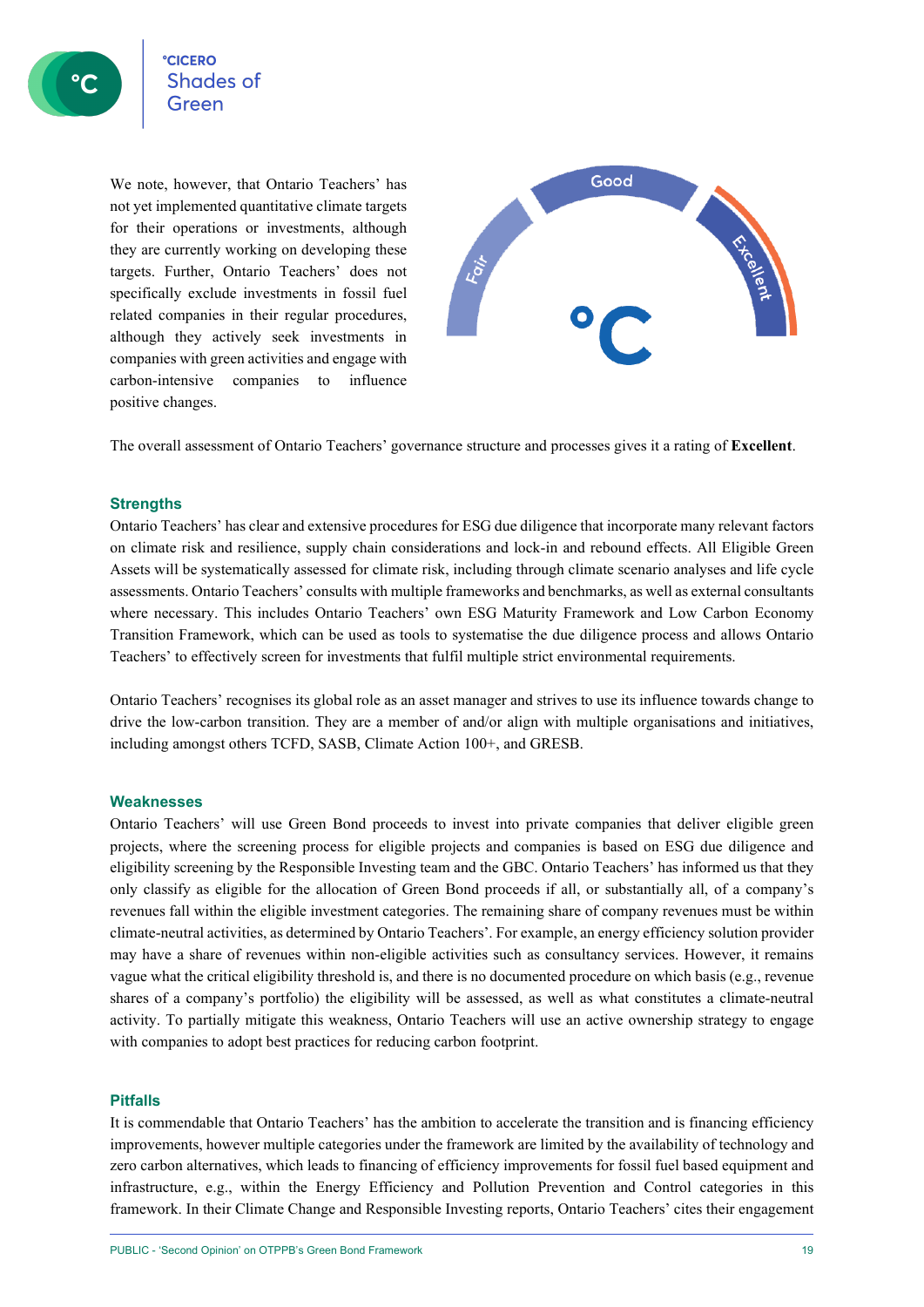Shades of

as active owners that will encourage companies to consider energy efficiency measures, however this may be insufficient to accelerate improvements at the rate required and may lead to lock-in of assets. Ontario Teachers' intends to conduct evaluations of which EU Taxonomy and IEA SDS efficiency thresholds will apply to each asset on a case-by-case basis. There is, however, no documented process for how these evaluations will be conducted, making it difficult to assess the level of ambition in these categories.

Further, although Ontario Teachers' robust governance procedures will likely ensure that the level of ambition in the framework will be raised over time, especially given their alignment with the IEA Sustainable Development Scenario, there is still a risk that financed fossil fuel efficiency improvements will have a long life-time, e.g., in the wastewater management category. Rigorous mitigation efforts for rebound and lock-in effects will be required to prevent an increase in greenhouse gas emissions. Ontario Teachers' conducts life cycle assessments and identifies rebound and lock-in effects, however in order to reduce the risk of error in these processes, Ontario Teachers' may consider to significantly limit the number of eligible assets that use fossil fuels as energy sources.

Ontario Teachers' policy of active ownership in investee companies allows direct engagement to help companies participate in the low carbon transition, and they have been classified as a "Challenger" in their engagement with polluting companies (see Background section). Ontario Teachers' has the distinct opportunity to ramp up their efforts to become "Leaders" and robustly engage with all aspects of business activities. This includes ensuring that polluting companies are not only disclosing their climate data, but also implementing and lobbying for Parisaligned policies. Nevertheless, there remains a concern that active ownership is not always effective and may not lead to emissions reductions at the desired scale or rate, especially where the issuer is not the majority stakeholder.

Despite a clear ambition to contribute to the low-carbon transition, we note a lack of quantitative climate targets in this framework, as well as in Ontario Teachers' overall environmental strategy and policies. While Ontario Teachers' has informed CICERO Green that targets are under discussion, it will be necessary to accelerate this process in order to ensure a more systematic approach toward emissions reductions in Ontario Teachers' investments and operations.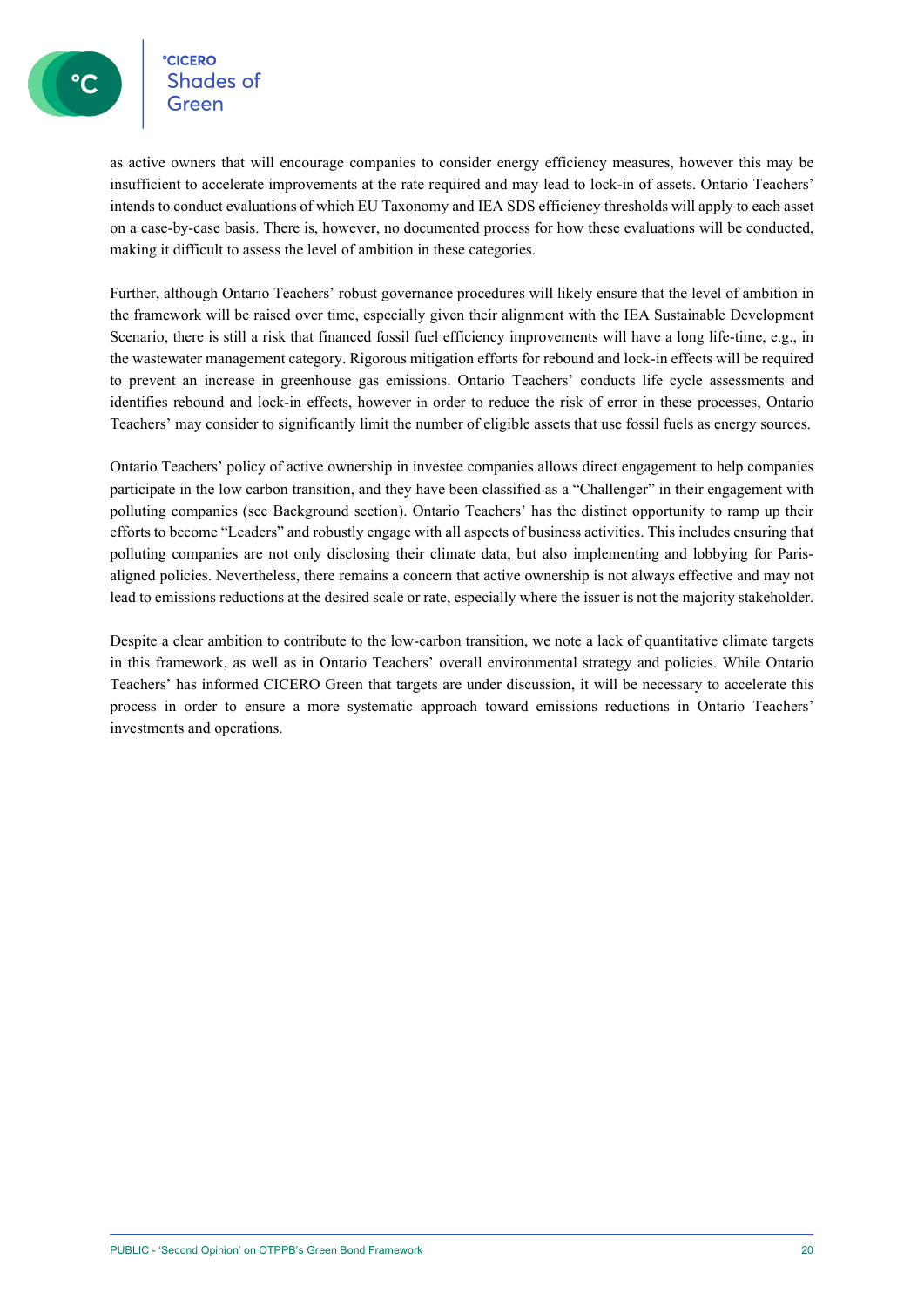

 $\bullet$ 

# **Appendix 1:**  Referenced Documents List

| Number | Document Document Name                                 | Description                                                              |
|--------|--------------------------------------------------------|--------------------------------------------------------------------------|
| 1      | <b>OTPPB</b> Green Bond Framework.                     | Green bond framework for Ontario Teachers',<br>dated November 2020.      |
| 2      | 2019 Responsible Investing Report.                     | Responsible Investing report for Ontario<br>Teachers' for the year 2019. |
| 3      | 2019 Climate Change Report.                            | Climate change report for Ontario Teachers' for<br>the year 2019.        |
| 4      | 2018 Responsible Investing Report.                     | Responsible Investing report for Ontario<br>Teachers' for the year 2018. |
| 5      | 2018 Climate Change Report.                            | Climate change report for Ontario Teachers' for<br>the year 2018.        |
| 6      | Ontario Teachers' Responsible Investing<br>Guidelines. | Responsible Investing Guidelines document,<br>dated September, 2020      |